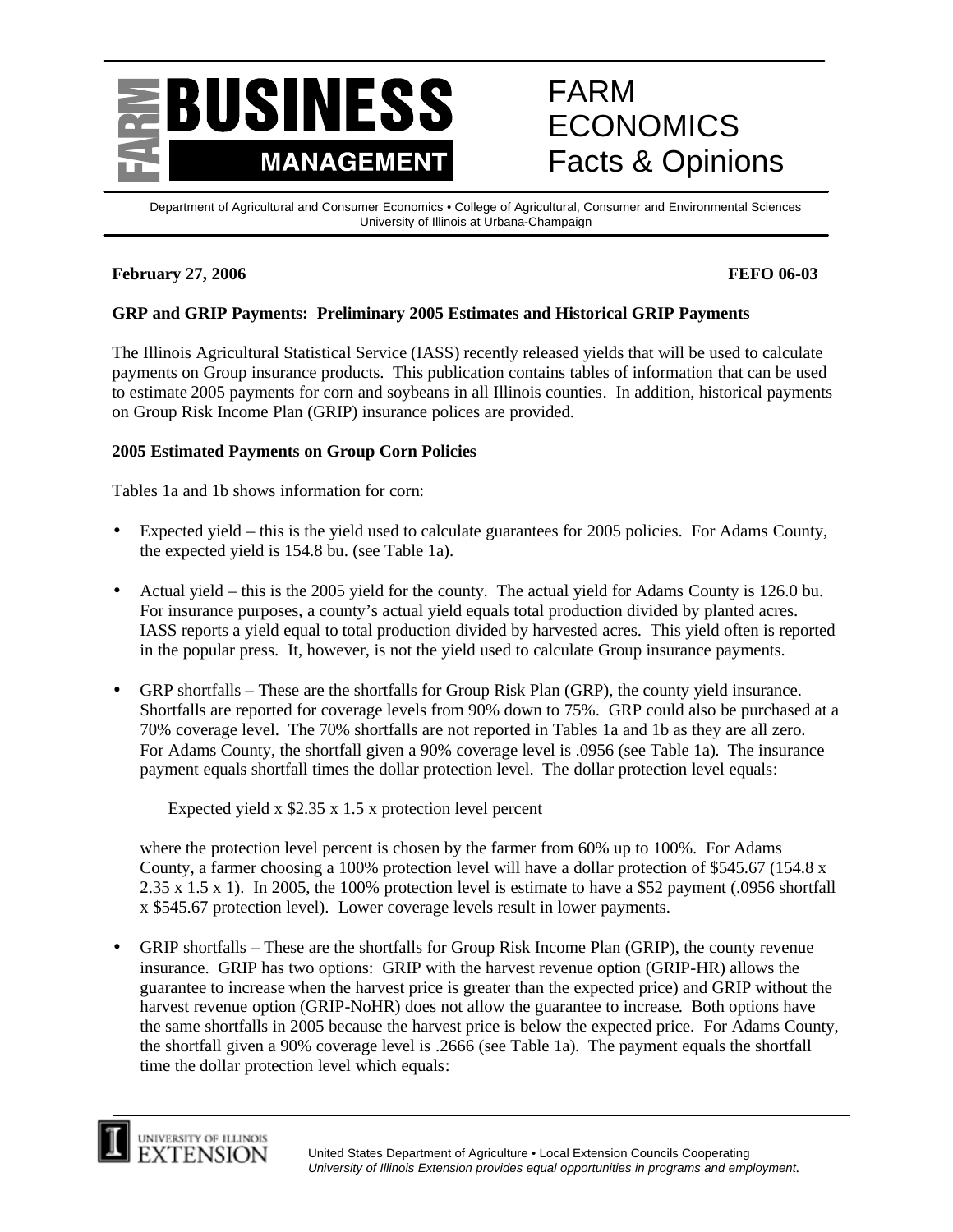Expected yield x \$2.38 x 1.5 x protection level percent

where the protection level percent is chosen by the farmer from 60% up to 100%. For Adams County, a farmer choosing a 100% protection level will have a dollar protection of \$552.64 (154.8 expected yield x 2.38 x 1.5 x 1). In 2005, the 100% protection level yields an estimated payment of \$147 payment (.2666 shortfall x \$552.64 protection level). Lower protection levels result in lower payments.

GRP at the 90% coverage level is estimated to have payments in 35% of Illinois counties in 2005. At a 90% coverage level and a 100% protection level, the average payment for GRP across all Illinois counties is \$13.84 while the average premium for these polices is \$8.20 per acre.

GRIP at the 90% coverage level is estimate to make payments in 88% of Illinois counties in 2005. At a 90% coverage level and a 100% protection level, the average payment for GRIP across all Illinois counties is \$75 per acre. The average premium for these polices was \$13.00 for GRIP-NoHR and \$19.49 for GRIP-HR.

#### **2005 Estimated Payments on Group Soybean Policies**

Tables 2a and 2b have formats similar to Tables 1a and 1b. Tables 2 give information for soybeans.

GRP payments can be calculated by multiplying the GRP shortfall by the dollar protection level. For Boone County at the 90% coverage level, the GRP shortfall is .0939 (see Table 2a). The dollar protection level is

Expected yield x \$5.45 x 1.5 x protection level percent

where the protection level percent is chosen by the farmer from 60% up to 100%. For Boone County, a farmer choosing a 100% protection level will have a dollar protection of \$358.88 (43.9 expected yield x \$5.45 x 1.5 x 1). In 2005, the 100% protection level results in a \$34 payment (.0939 shortfall x \$552.64 dollar protection level). Lower protection levels result in lower payments.

GRIP payments will not vary whether the GRIP-NoHR or GRIP-HR option was selected as harvest price was below the base price. GRIP payments equal the GRIP shortfall times the dollar protection level. For Boone County at the 90% coverage level, the GRP shortfall is .1302 (see Table 2a). The dollar protection level is:

Expected yield x \$5.99 x 1.5 x protection level percent

where the protection level percent is chosen by the farmer from 60% up to 100%. For Boone County, a farmer choosing a 100% protection level will have a dollar protection of \$394.44 (43.9 expected yield x \$5.99 x 1.5 x 1). In 2005, the 100% protection level results in a \$51 payment (.1302 shortfall x \$394.44 dollar protection level). Lower protection levels result in lower payments.

GRP at the 90% coverage level made payments in 4% of the Illinois Counties. At a 90% coverage level and a 100% protection level, the average payments across all Illinois counties was \$.45 per acre while the average premium was \$4.27.

GRIP at the 90% coverage level is estimated to make payments in 8% of Illinois counties in 2005. At a 90% coverage level and a 100% protection level, the average payments across Illinois counties is \$1.55 while the average premium is \$10.13 for GRIP-NoHR and \$13.15 for GRIP-HR.

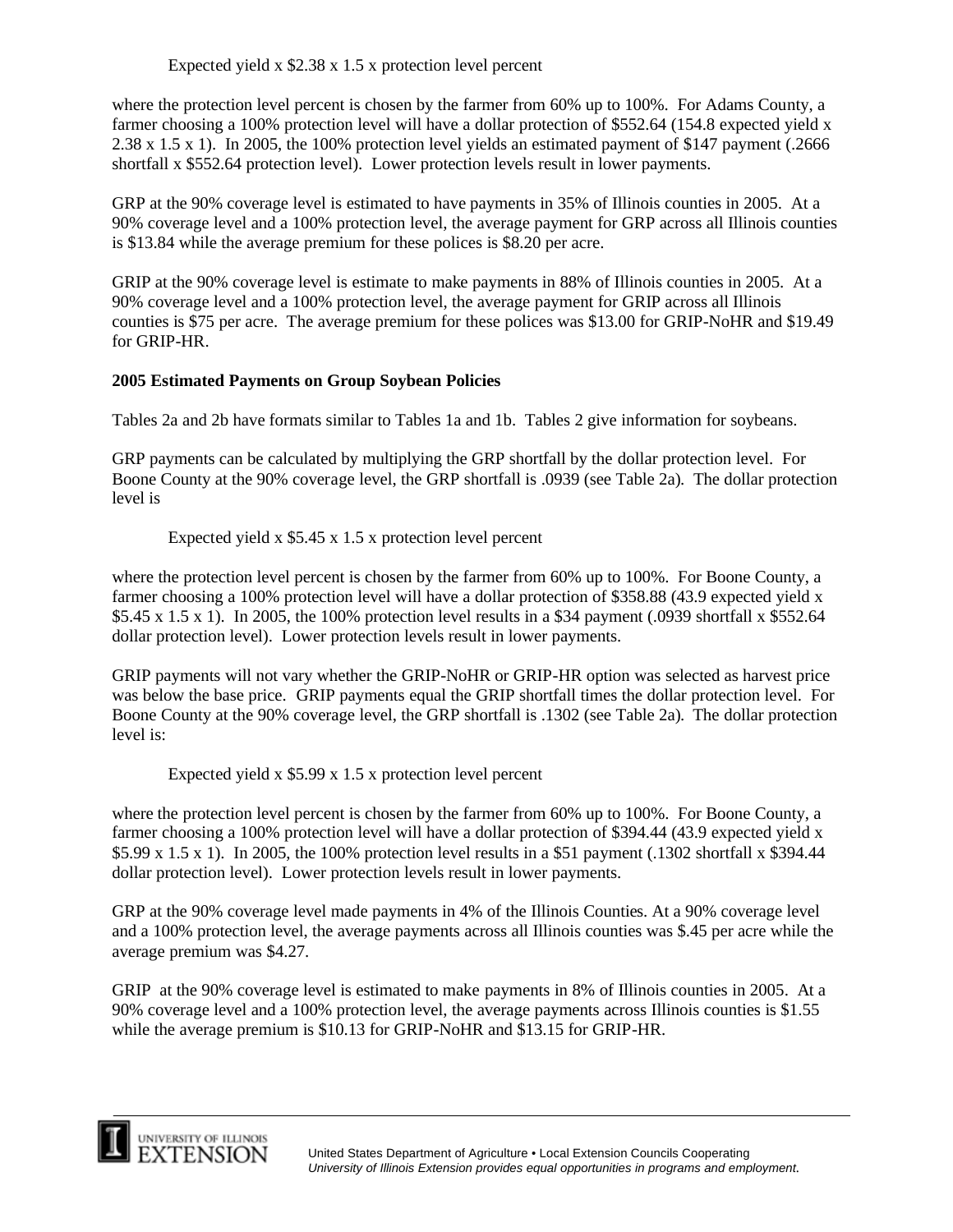### **Historical GRIP-NoHR Payments for Corn**

GRIP-NoHR came into existence in 1999. Tables 3a and 3b show corn payments from GRIP-NoHR for all counties in Illinois for policies at the 90% coverage level and 100% protection level. Also shown are average payments over the 7 years as well as the estimated premium for a 2006 policy. Information in the table is illustrated for Adams County. A GRIP-HoHR policy at a 90% coverage level would have made a \$68 payment in 1999, \$13 payment in 2004, and \$147 payment in 2005 (see Table 3a). The average payment from 1999 through 2005 is \$33 per acre and the 2006 premium for a 90% product at a 100% protection level is \$15.97 per acre.

The average GRIP-NoHR payment from 1999 through 2995 across all Illinois counties was \$33. The average 2006 farmer-paid premium across all counties is \$15.30. In another analysis, we simulated GRIP-NoHR payments from 1972 through 2005 using historical data updated to current conditions (see Group Risk Calculators under Excel spreadsheets tools in the crop insurance section of *farmdoc*). Simulated results show qualitatively the same results as actual historical results: GRIP-NoHR average payments exceed farmer-paid premium.

GRIP-HR is an alternative that allows it guarantee to increase if harvest prices are above expected prices. GRIP-HR became available in 2004. The harvest price has not been above the expected price in either 2004 or 2005. Hence, payments from GRIP-HR are the same as GRIP-NoHR in 2004 and 2005. Over the entire time period, harvest price exceeded the base price only in 2002. In 2002, GRIP-NoHR at the 90% coverage level and maximum protection level had average payments of \$28 across all Illinois counties. GRIP-HR would have averaged payments of \$40 per acre, \$12 more than GRIP-NoHR.

#### **Historical GRIP-NoHR Payments for Soybeans**

Tables 4a and 4b show soybean payments from GRIP-NoHR for all counties in Illinois for policies at the 90% coverage level and 100% protection level for soybeans. Tables 4a and 4b have a similar format to those showing results for corn (Tables 3a and 3b).

The average GRIP-NoHR payment from 1999 through 2005 across all Illinois counties was \$11. The average 2006 farmer-paid premium across all counties is \$11.35. GRIP-NoHR has roughly the same payments from 1999 through 2006 as the 2006 premium. In another analysis, we simulated GRIP-NoHR payments from 1972 through 2005 using historical data updated to current conditions (see Group Risk Calculators under Excel tools in the crop insurance section of *farmdoc*). Simulated results suggest that GRIP-NoHR payments will exceed farmer-paid premium. The period from 1999 through 2005 has been one of stable yields for soybeans. The simulated results included years with larger yield losses, resulting in higher average insurance payments than the actual payments from 1999 through 2005. In comparison to corn, soybean policies had lower payments relative to farmer-paid premiums than did corn policies in both simulated and historical results.

GRIP-HR has been available since 2004. GRIP-HR payments would differ from GRIP-NoHR in years in which harvest prices exceeded expected prices. For soybeans, harvest prices exceed expected prices in 2002 and 2003. In 2002, GRIP-NoHR at a 90% coverage level and maximum protection averaged \$4 per acre across all Illinois counties. GRIP-HR would have averaged \$15 per acre in payments, \$11 more than GRIP-NoHR. In 2003, GRIP-NoHR at a 90% coverage level and maximum protection level averaged \$4 in payments across all Illinois counties. GRIP-HR would have averaged \$52 per acre, \$48 per acre more than GRIP-NoHR.

Issued by: Gary Schnitkey, Department of Agricultural and Consumer Economics

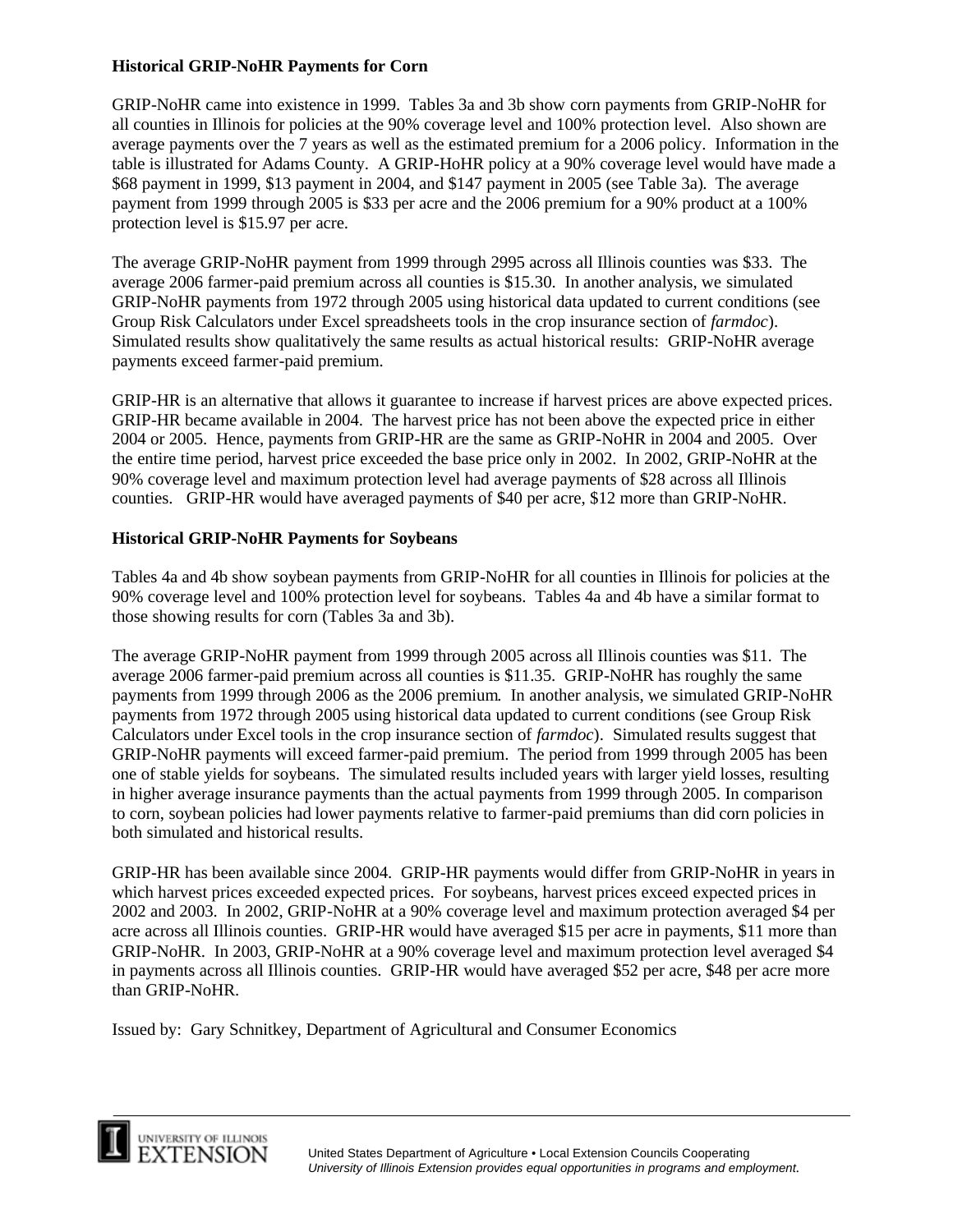|                 | Exp                | Actual             |               | GRP Shortfall <sup>3</sup> |        |             |               |                             | GRIP Shortfall <sup>3</sup> |                                    |                  |
|-----------------|--------------------|--------------------|---------------|----------------------------|--------|-------------|---------------|-----------------------------|-----------------------------|------------------------------------|------------------|
| County          | Yield <sup>1</sup> | Yield <sup>2</sup> | 90%           | 85%                        | 80%    | 75%         | 90%           | 85%                         | 80%                         | 75%                                | 70%              |
| Adams           | 154.8              | 126.0              | 0.0956 0.0424 |                            | 0      | 0           |               |                             |                             | 0.2666 0.2235 0.1749 0.1199 0.0571 |                  |
| <b>Bond</b>     | 125.4              | 111.7              | 0.0103        | 0                          | 0      | 0           |               | 0.1974 0.1502 0.0971        |                             | 0.0369                             | 0                |
| <b>Boone</b>    | 142.1              | 113.5              |               | 0.1125 0.0603              | 0.0016 | 0           |               | 0.2803 0.2380 0.1904        |                             | 0.1364 0.0747                      |                  |
| <b>Brown</b>    | 148.0              | 131.5              | 0.0128        | $\mathbf 0$                | 0      | 0           | 0.1994        | 0.1523 0.0994 0.0393        |                             |                                    | 0                |
| <b>Bureau</b>   | 158.6              | 134.9              | 0.0549        | $\mathbf 0$                | 0      | 0           |               | 0.2336 0.1885 0.1378        |                             | 0.0803 0.0146                      |                  |
| Calhoun         | 133.4              | 131.6              | 0             | $\mathbf 0$                | 0      | 0           | 0.1111        | 0.0588                      | 0                           | 0                                  | 0                |
| Carroll         | 161.9              | 160.1              | 0             | 0                          | 0      | 0           |               | 0.1090 0.0566               | 0                           | 0                                  | 0                |
| Cass            | 161.4              | 138.3              | 0.0479        | 0                          | 0      | 0           |               | 0.2279 0.1825 0.1314        |                             | 0.0735                             | 0.0073           |
| Champaign       | 153.2              | 163.2              | 0             | 0                          | 0      | 0           | 0.0402        | 0                           | $\mathbf 0$                 | 0                                  | 0                |
| Christian       | 167.3              | 180.1              | 0             | 0                          | 0      | 0           | 0.0300        | 0                           | 0                           | $\mathbf 0$                        | 0                |
| Clark           | 145.4              | 141.2              | $\mathbf 0$   | $\mathbf 0$                | 0      | 0           |               | 0.1250 0.0735 0.0156        |                             | $\mathbf 0$                        | 0                |
| Clay            | 112.6              | 114.9              | 0             | 0                          | 0      | 0           | 0.0806 0.0265 |                             | 0                           | 0                                  | 0                |
| Clinton         | 121.7              | 124.0              | 0             | 0                          | 0      | 0           | 0.0819 0.0279 |                             | 0                           | 0                                  | 0                |
| Coles           | 159.0              | 148.4              | 0             | 0                          | 0      | 0           |               | 0.1590 0.1096 0.0539        |                             | 0                                  | 0                |
| Crawford        | 128.9              | 131.8              | 0             | $\mathbf 0$                | 0      | 0           | 0.0787 0.0245 |                             | 0                           | 0                                  | $\boldsymbol{0}$ |
| Cumberland      | 141.1              | 134.4              | 0             | 0                          | 0      | 0           | 0.1418        | 0.0913 0.0345               |                             | $\Omega$                           | 0                |
| De Kalb         | 157.6              | 144.3              | 0             | 0                          | 0      | 0           |               | 0.1750 0.1265 0.0719        |                             | 0.0100                             | 0                |
| De Witt         | 160.3              | 161.3              | 0             | 0                          | 0      | 0           |               | 0.0934 0.0400               | $\mathbf 0$                 | 0                                  | 0                |
| Douglas         | 149.8              | 151.9              | 0             | 0                          | 0      | 0           |               | 0.0863 0.0326               | 0                           | 0                                  | 0                |
| Edgar           | 154.1              | 159.2              | 0             | 0                          | 0      | 0           |               | 0.0692 0.0144               | 0                           | 0                                  | 0                |
| Edwards         | 120.5              | 113.4              | $\mathbf 0$   | 0                          | 0      | 0           | 0.1521        | 0.1022 0.0461               |                             | $\mathbf 0$                        | $\mathbf 0$      |
| Effingham       | 128.4              | 115.5              | 0.0005        | 0                          | 0      | 0           | 0.1895        | 0.1418 0.0882 0.0274        |                             |                                    | $\mathbf 0$      |
| Fayette         | 127.0              | 114.7              | 0             | 0                          | 0      | 0           |               | 0.1862 0.1384 0.0845        |                             | 0.0235                             | $\mathbf 0$      |
| Ford            | 150.9              | 157.3              | $\mathbf 0$   | 0                          | 0      | 0           | 0.0608        | 0.0055                      | 0                           | 0                                  | $\mathbf 0$      |
| Franklin        | 98.3               | 115.8              | $\mathbf 0$   | 0                          | 0      | 0           | 0             | 0                           | 0                           | 0                                  | $\mathbf 0$      |
| Fulton          | 154.6              | 128.0              | 0.0801        | 0.0259                     | 0      | $\mathbf 0$ | 0.254         | 0.2101                      | 0.1608                      | 0.1048                             | 0.0409           |
| Gallatin        | 134.8              | 144.4              | $\mathbf 0$   | $\mathbf 0$                | 0      | 0           | 0.0348        | 0                           | $\mathbf 0$                 | $\mathbf 0$                        | $\mathbf 0$      |
| Greene          | 153.3              | 134.4              | 0.0259        | 0                          | 0      | 0           | 0.2101        | 0.1636 0.1113               |                             | 0.0521                             | $\mathbf 0$      |
| Grundy          | 148.6              | 121.2              | 0.0938        | 0.0405                     | 0      | 0           | 0.2651        | 0.2219                      | 0.1733                      | 0.1181                             | 0.0551           |
| Hamilton        | 113.9              | 133.4              | $\mathbf 0$   | 0                          | 0      | 0           | 0             | 0                           | 0                           | 0                                  | 0                |
| Hancock         | 149.5              | 140.5              | $\mathbf 0$   | $\mathbf 0$                | 0      | 0           | 0.1532        | 0.1034                      | 0.0474                      | $\mathbf 0$                        | $\Omega$         |
| Henderson       | 152.9              | 150.7              | 0             | 0                          | 0      | 0           |               | 0.1119 0.0597 0.0009        |                             | 0                                  | 0                |
| Henry           | 152.8              | 125.0              | 0.091         | 0.0376                     | 0      | 0           |               | 0.2629 0.2195 0.1708        |                             | 0.1155 0.0523                      |                  |
| <b>Iroquois</b> | 148.5              | 166.0              | $\mathbf 0$   | 0                          | 0      | 0           | 0             | 0                           | 0                           | 0                                  | 0                |
| Jackson         | 113.3              | 137.9              | 0             | 0                          | 0      | 0           | 0             | 0                           | 0                           | 0                                  | 0                |
| Jasper          | 128.3              | 118.0              | $\mathbf 0$   | 0                          | 0      | 0           |               | 0.1713 0.1226 0.0677 0.0056 |                             |                                    | $\mathbf 0$      |
| Jefferson       | 100.9              | 120.6              | 0             | 0                          | 0      | 0           | $\pmb{0}$     | 0                           | 0                           | 0                                  | $\mathbf 0$      |
| Jersey          | 149.6              | 134.7              | 0             | 0                          | 0      | 0           | 0.1887        |                             | 0.141 0.0873 0.0265         |                                    | 0                |
| Jo Daviess      | 142.8              | 152.0              | 0             | 0                          | 0      | 0           | 0.0409        | 0                           | 0                           | 0                                  | 0                |
| Kane            | 153.3              | 118.4              |               | 0.1418 0.0914 0.0346       |        | 0           |               |                             |                             | 0.3041 0.2632 0.2171 0.1649 0.1053 |                  |
| Kankakee        | 139.8              | 136.4              | $\mathbf 0$   | 0                          | 0      | 0           |               | 0.1209 0.0692 0.0110        |                             | 0                                  | 0                |
| Kendall         | 145.0              | 108.4              |               | 0.1693 0.1205 0.0655       |        | 0.0032      |               |                             |                             | 0.3264 0.2868 0.2422 0.1917 0.1339 |                  |
| Knox            | 158.8              | 120.9              |               | 0.1541 0.1043 0.0483       |        | 0           |               |                             |                             | 0.314 0.2737 0.2283 0.1768 0.1180  |                  |
| Lake            | 103.2              | 83.3               |               | 0.1031 0.0504              | 0      | 0           |               |                             |                             | 0.2727 0.2299 0.1818 0.1273 0.0649 |                  |
| La Salle        | 151.5              | 137.9              | 0             | 0                          | 0      | 0           |               | 0.1799 0.1316 0.0773 0.0158 |                             |                                    | 0                |
| Lawrence        | 124.7              | 134.2              | $\mathbf 0$   | 0                          | 0      | 0           | 0.0303        | 0                           | 0                           | 0                                  | 0                |
| Lee             | 158.4              | 140.7              | 0.013         | 0                          | 0      | 0           |               | 0.1997 0.1526 0.0996 0.0396 |                             |                                    | 0                |

**Table 1a. Preliminary GRP and GRIP Shortfalls, Corn, Illinois Counties, 2005.**

<sup>1</sup> Expected yield for 2005.  $2$  Based on February report, yields are preliminary.

 $3$  Shortfalls are estimates only, actual shortfalls may vary from those shown.

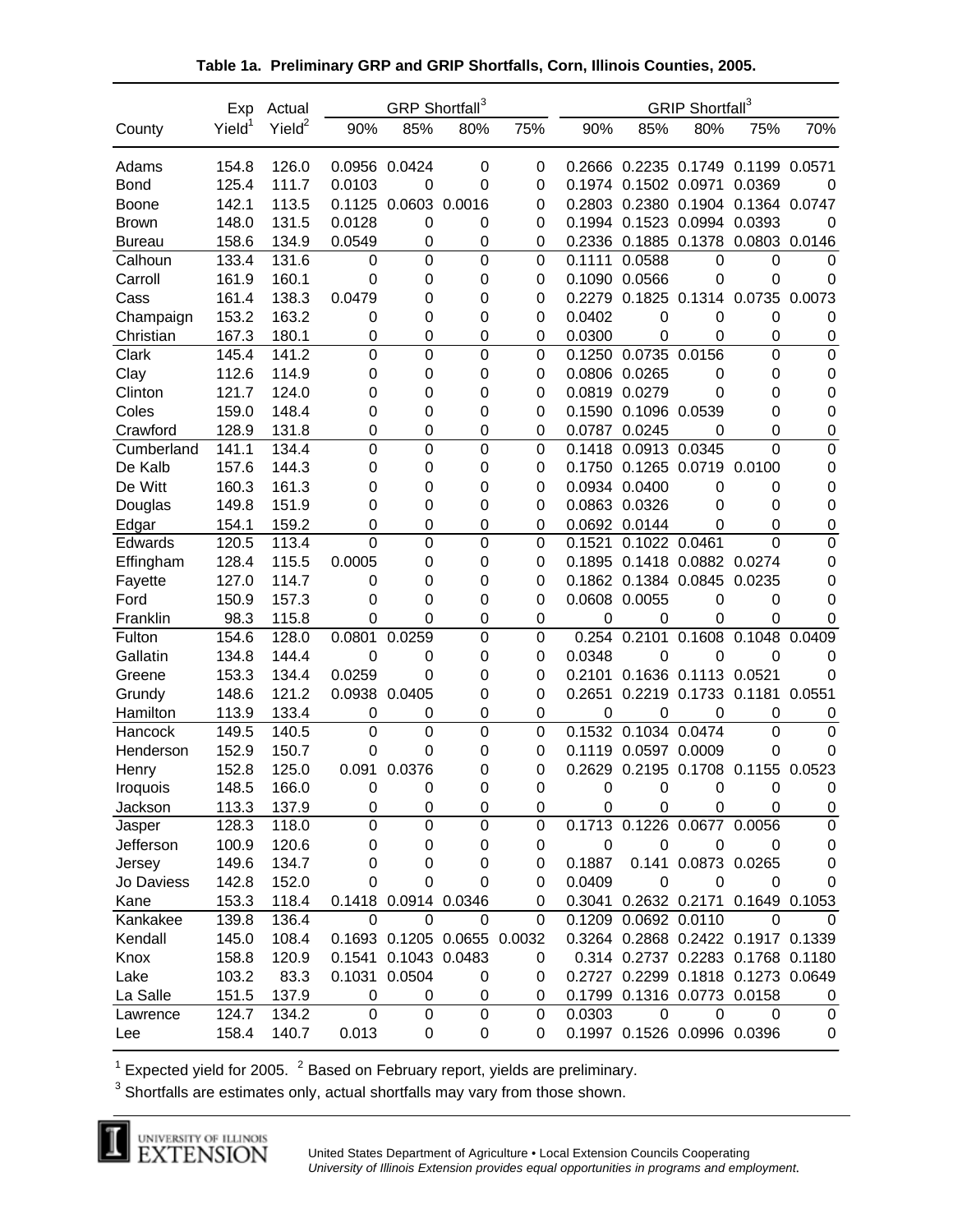|             | Exp                | Actual             |               | GRP Shortfall <sup>3</sup> |                      |             | GRIP Shortfall <sup>3</sup> |                      |                             |                                    |                  |
|-------------|--------------------|--------------------|---------------|----------------------------|----------------------|-------------|-----------------------------|----------------------|-----------------------------|------------------------------------|------------------|
| County      | Yield <sup>1</sup> | Yield <sup>2</sup> | 90%           | 85%                        | 80%                  | 75%         | 90%                         | 85%                  | 80%                         | 75%                                | 70%              |
| Livingston  | 146.7              | 144.2              | 0             | 0                          | $\mathbf 0$          | 0           |                             | 0.1143 0.0622 0.0036 |                             | $\mathbf 0$                        | 0                |
| Logan       | 165.2              | 143.1              | 0.0375        | 0                          | 0                    | $\mathbf 0$ | 0.2195                      | 0.1736 0.1219        |                             | 0.0634                             | $\mathbf 0$      |
| McDonough   | 162.2              | 158.6              | 0             | 0                          | 0                    | 0           |                             | 0.1190 0.0671 0.0088 |                             | 0                                  | $\mathbf 0$      |
| McHenry     | 136.9              | 113.7              | 0.0772 0.0229 |                            | 0                    | 0           |                             | 0.2517 0.2076 0.1581 |                             | 0.1020 0.0379                      |                  |
| McLean      | 159.1              | 159.4              | 0             | 0                          | 0                    | 0           | 0.0973                      | 0.0442               | 0                           | 0                                  | 0                |
| Macon       | 170.4              | 174.2              | 0             | 0                          | 0                    | 0           | 0.0789                      | 0.0247               | $\Omega$                    | 0                                  | 0                |
| Macoupin    | 155.8              | 150.7              | 0             | 0                          | $\mathbf 0$          | $\mathbf 0$ | 0.1285                      | 0.0772 0.0195        |                             | 0                                  | 0                |
| Madison     | 144.3              | 133.8              | 0             | 0                          | 0                    | 0           | 0.1645                      | 0.1154 0.0601        |                             | 0                                  | 0                |
| Marion      | 115.3              | 127.7              | 0             | 0                          | 0                    | 0           | 0.0021                      | 0                    | 0                           | 0                                  | 0                |
| Marshall    | 154.4              | 141.1              | 0             | 0                          | 0                    | 0           |                             |                      | 0.1766 0.1282 0.0737 0.0119 |                                    | 0                |
| Mason       | 150.7              | 121.0              | 0.1079        | 0.0554                     | $\mathbf 0$          | $\mathbf 0$ | 0.2765                      | 0.23                 | 0.1861                      | 0.1319                             | 0.0698           |
| Massac      | 109.3              | 137.3              | $\mathbf 0$   | $\mathbf 0$                | 0                    | 0           | 0                           | 0                    | 0                           | $\mathbf 0$                        | $\mathbf 0$      |
| Menard      | 166.0              | 130.5              | 0.1265        | 0.0751                     | 0.0173               | $\mathbf 0$ | 0.2917                      |                      | 0.25 0.2031                 | 0.1500                             | 0.0893           |
| Mercer      | 150.1              | 153.9              | 0             | $\boldsymbol{0}$           | 0                    | 0           | 0.0762                      | 0.0218               | 0                           | 0                                  | 0                |
| Monroe      | 123.9              | 125.6              | 0             | 0                          | 0                    | 0           | 0.0866                      | 0.0329               | 0                           | 0                                  | 0                |
| Montgomery  | 152.9              | 157.7              | 0             | 0                          | $\mathbf 0$          | $\mathbf 0$ | 0.0707                      | 0.016                | $\Omega$                    | $\mathbf 0$                        | $\mathbf 0$      |
| Morgan      | 164.6              | 144.6              | 0.0239        | 0                          | 0                    | 0           | 0.2085                      | 0.1619 0.1095        |                             | 0.0501                             | 0                |
| Moultrie    | 160.3              | 170.8              | 0             | 0                          | 0                    | 0           | 0.0400                      | 0                    | 0                           | 0                                  | 0                |
| Ogle        | 155.2              | 135.7              | 0.0285        | 0                          | 0                    | 0           |                             | 0.2122 0.1658 0.1137 |                             | 0.0546                             | 0                |
| Peoria      | 162.3              | 117.9              | 0.1929        | 0.1454                     | 0.092                | 0.0314      |                             | 0.3455 0.3070        | 0.2636                      | 0.2146 0.1585                      |                  |
| Perry       | 93.6               | 116.7              | 0             | 0                          | $\mathbf 0$          | 0           | 0                           | 0                    | $\mathbf 0$                 | 0                                  | 0                |
| Piatt       | 163.7              | 168.6              | 0             | 0                          | 0                    | 0           | 0.0720                      | 0.0174               | 0                           | 0                                  | 0                |
| Pike        | 156.2              | 135.7              | 0.0347        | 0                          | 0                    | 0           |                             | 0.2172 0.1712 0.1194 |                             | 0.0607                             | 0                |
| Putnam      | 161.8              | 136.0              | 0.0661        | 0.0111                     | 0                    | 0           | 0.2426 0.1981               |                      | 0.148                       | 0.0912 0.0263                      |                  |
| Randolph    | 104.8              | 118.2              | 0             | 0                          | $\mathbf 0$          | $\mathbf 0$ | $\mathbf 0$                 | 0                    | 0                           | 0                                  | 0                |
| Richland    | 111.8              | 107.7              | 0             | 0                          | $\mathbf 0$          | $\mathbf 0$ | 0.1320                      | 0.0810               | 0.0235                      | $\Omega$                           | $\Omega$         |
| Rock Island | 156.7              | 138.9              | 0.0151        | 0                          | 0                    | $\mathbf 0$ |                             | 0.2013 0.1543 0.1015 |                             | 0.0416                             | 0                |
| St. Clair   | 136.1              | 145.4              | $\mathbf 0$   | 0                          | 0                    | 0           | 0.0374                      | 0                    | $\mathbf 0$                 | $\mathbf 0$                        | $\mathbf 0$      |
| Saline      | 112.5              | 138.4              | 0             | 0                          | 0                    | 0           | 0                           | $\mathbf 0$          | 0                           | 0                                  | 0                |
| Sangamon    | 170.1              | 168.3              | 0             | 0                          | $\mathbf 0$          | $\mathbf 0$ | 0.1085                      | 0.0561               | 0                           | 0                                  | 0                |
| Schuyler    | 159.1              | 134.0              | 0.0642        | 0.0091                     | $\mathbf 0$          | 0           | 0.2411                      |                      | 0.1965 0.1463               | 0.0893                             | 0.0243           |
| Scott       | 154.7              | 128.3              | 0.0785        | 0.0243                     | 0                    | 0           | 0.2527                      |                      | 0.2088 0.1593               | 0.1033 0.0392                      |                  |
| Shelby      | 143.9              | 147.5              | $\mathbf 0$   | 0                          | 0                    | $\mathbf 0$ | 0.0764 0.0221               |                      | 0                           | 0                                  | 0                |
| Stark       | 164.4              | 122.2              | 0.1741        |                            | 0.1255 0.0709 0.0089 |             |                             |                      |                             | 0.3303 0.2909 0.2465 0.1963 0.1389 |                  |
| Stephenson  | 145.4              | 139.4              | 0             | 0                          | 0                    | 0           |                             | 0.1362 0.0853 0.0282 |                             | 0                                  | 0                |
| Tazewell    | 160.6              | 140.9              | 0.0252        | 0                          | 0                    | 0           | 0.2095                      |                      | 0.163 0.1107 0.0514         |                                    | $\pmb{0}$        |
| Vermilion   | 147.3              | 164.0              | 0             | 0                          | 0                    | 0           | 0                           | 0                    | 0                           | 0                                  | $\mathbf 0$      |
| Wabash      | 128.3              | 136.3              | 0             | 0                          | 0                    | 0           | 0.0428                      | 0                    | $\mathbf 0$                 | 0                                  | $\mathbf 0$      |
| Warren      | 159.6              | 156.1              | 0             | 0                          | 0                    | $\mathbf 0$ |                             | 0.1187 0.0669 0.0086 |                             | 0                                  | $\mathbf 0$      |
| Washington  | 113.4              | 123.1              | 0             | 0                          | 0                    | 0           | 0.0219                      | 0                    | 0                           | 0                                  | 0                |
| Wayne       | 114.1              | 123.2              | 0             | 0                          | $\mathbf 0$          | 0           | 0.0271                      | $\Omega$             | $\overline{0}$              | 0                                  | $\boldsymbol{0}$ |
| White       | 131.7              | 129.5              | 0             | 0                          | 0                    | 0           |                             | 0.1140 0.0619 0.0033 |                             | 0                                  | 0                |
| Whiteside   | 151.3              | 124.5              | 0.0857 0.0319 |                            | 0                    | 0           | 0.2586                      |                      |                             | 0.215 0.1659 0.1103 0.0467         |                  |
| Will        | 138.2              | 120.6              | 0.0304        | 0                          | 0                    | 0           |                             |                      | 0.2137 0.1675 0.1154 0.0565 |                                    | 0                |
| Williamson  | 102.8              | 137.3              | 0             | 0                          | 0                    | 0           | 0                           | $\boldsymbol{0}$     | 0                           | 0                                  | $\boldsymbol{0}$ |
| Winnebago   | 135.2              | 125.7              | $\mathbf 0$   | $\boldsymbol{0}$           | $\mathbf 0$          | 0           | 0.1623                      |                      | 0.113 0.0576                | $\mathbf 0$                        | $\boldsymbol{0}$ |
| Woodford    | 165.5              | 143.0              | 0.0399        | 0                          | 0                    | 0           |                             |                      | 0.2215 0.1757 0.1242 0.0658 |                                    | 0                |

**Table 1b. Preliminary GRP and GRIP Shortfalls, Corn, Illinois Counties, 2005.**

<sup>1</sup> Expected yield for 2005.  $2$  Based on February report, yields are preliminary.

 $3$  Shortfalls are estimates only, actual shortfalls may vary from those shown.

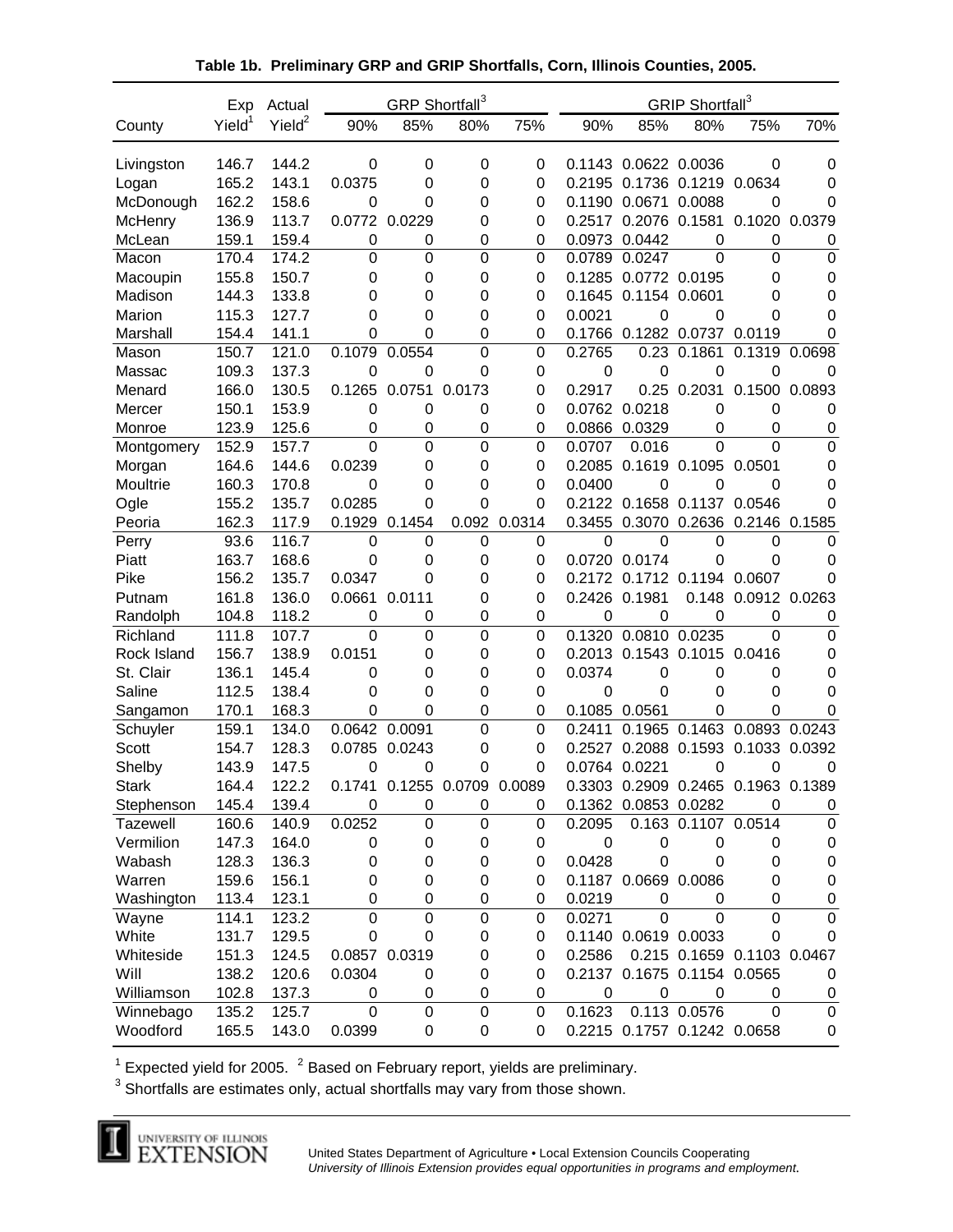| Yield <sup>1</sup><br>Yield <sup>2</sup><br>90%<br>85%<br>75%<br>90%<br>85%<br>80%<br>70%<br>80%<br>75%<br>County<br>44.6<br>43.8<br>Adams<br>$\boldsymbol{0}$<br>$\mathbf 0$<br>$\mathbf 0$<br>$\mathbf 0$<br>0<br>$\boldsymbol{0}$<br>$\boldsymbol{0}$<br>0<br>$\mathbf 0$<br>33.7<br>40.9<br>Alexander<br>0<br>0<br>$\mathbf 0$<br>$\mathbf 0$<br>0<br>0<br>$\mathbf 0$<br>$\mathbf 0$<br>$\mathbf 0$<br>35.0<br>37.8<br>0<br>0<br>$\mathbf 0$<br>$\Omega$<br>0<br>0<br>$\mathbf 0$<br>0<br>0<br><b>Bond</b><br>0.079<br>35.8<br>0.0939<br>0.1302<br>43.9<br>0.0406<br>0<br>0<br>0.0215<br>0<br>$\mathbf 0$<br>Boone<br>45.4<br>44.8<br>$\mathbf 0$<br>$\mathbf 0$<br>$\mathbf 0$<br>0<br>$\mathbf 0$<br><b>Brown</b><br>0<br>0<br>0<br>0<br>$\mathbf 0$<br>$\mathbf 0$<br>$\boldsymbol{0}$<br>47.9<br>47.7<br>$\mathbf 0$<br>$\mathbf 0$<br>$\mathbf 0$<br>$\mathbf 0$<br>$\mathbf 0$<br>$\boldsymbol{0}$<br><b>Bureau</b><br>41.2<br>40.8<br>Calhoun<br>0<br>$\mathbf 0$<br>0<br>0<br>$\mathbf 0$<br>$\mathbf 0$<br>0<br>$\mathbf 0$<br>0<br>Carroll<br>54.2<br>56.8<br>$\mathbf 0$<br>0<br>0<br>$\mathbf 0$<br>0<br>0<br>0<br>$\mathbf 0$<br>$\mathbf 0$<br>45.8<br>45.6<br>$\mathbf 0$<br>0<br>0<br>0<br>0<br>0<br>0<br>Cass<br>$\mathbf 0$<br>0<br>48.4<br>53.8<br>0<br>0<br>0<br>0<br>0<br>0<br>0<br>$\mathbf 0$<br>Champaign<br>$\mathbf 0$<br>$\mathbf 0$<br>$\mathbf 0$<br>48.8<br>52.8<br>$\mathbf 0$<br>$\mathbf 0$<br>$\mathbf 0$<br>$\mathbf 0$<br>$\mathbf 0$<br>$\mathbf 0$<br>0<br>Christian<br>Clark<br>41.7<br>48.8<br>0<br>$\mathbf 0$<br>$\mathbf 0$<br>0<br>0<br>0<br>0<br>$\mathbf 0$<br>$\mathbf 0$<br>$\mathbf 0$<br>Clay<br>35.3<br>40.9<br>0<br>0<br>$\mathbf 0$<br>$\mathbf 0$<br>0<br>0<br>0<br>0<br>Clinton<br>38.0<br>41.7<br>$\mathbf 0$<br>0<br>0<br>$\mathbf 0$<br>0<br>0<br>0<br>0<br>$\mathbf 0$<br>46.7<br>$\mathbf 0$<br>$\boldsymbol{0}$<br>Coles<br>51.8<br>$\boldsymbol{0}$<br>0<br>$\mathbf 0$<br>$\mathbf 0$<br>0<br>0<br>0<br>Crawford<br>$\mathbf 0$<br>$\mathbf 0$<br>$\boldsymbol{0}$<br>$\mathbf 0$<br>$\boldsymbol{0}$<br>$\pmb{0}$<br>40.0<br>45.8<br>$\pmb{0}$<br>0<br>0<br>Cumberland<br>41.0<br>45.8<br>$\mathbf 0$<br>$\boldsymbol{0}$<br>$\boldsymbol{0}$<br>0<br>$\mathbf 0$<br>$\boldsymbol{0}$<br>0<br>$\mathbf 0$<br>0<br>De Kalb<br>48.9<br>0.0272<br>$\mathbf 0$<br>44.6<br>$\boldsymbol{0}$<br>0<br>$\mathbf 0$<br>$\mathbf 0$<br>0<br>$\mathbf 0$<br>0<br>De Witt<br>49.0<br>55.8<br>0<br>0<br>$\mathbf 0$<br>$\mathbf 0$<br>0<br>0<br>$\mathbf 0$<br>$\mathbf 0$<br>0<br>48.1<br>51.8<br>$\mathbf 0$<br>$\pmb{0}$<br>$\mathbf 0$<br>Douglas<br>$\pmb{0}$<br>0<br>0<br>0<br>0<br>$\mathbf 0$<br>46.6<br>52.8<br>$\mathbf 0$<br>$\mathsf 0$<br>$\mathbf 0$<br>$\mathbf 0$<br>$\mathbf 0$<br>$\mathbf 0$<br>$\mathbf 0$<br>0<br>$\boldsymbol{0}$<br>Edgar<br>43.9<br>$\mathbf 0$<br>Edwards<br>37.9<br>$\pmb{0}$<br>$\mathbf 0$<br>$\mathbf 0$<br>0<br>0<br>$\mathbf 0$<br>0<br>$\mathbf 0$<br>39.8<br>Effingham<br>39.1<br>$\mathbf 0$<br>0<br>$\mathbf 0$<br>$\mathbf 0$<br>0<br>0<br>$\mathbf 0$<br>0<br>$\mathbf 0$<br>39.8<br>Fayette<br>36.7<br>0<br>$\mathbf 0$<br>$\mathbf 0$<br>0<br>0<br>$\mathbf 0$<br>$\mathbf 0$<br>0<br>0<br>$\mathsf 0$<br>0<br>$\mathbf 0$<br>$\mathbf 0$<br>$\mathbf 0$<br>$\mathbf 0$<br>$\mathbf 0$<br>0<br>44.5<br>49.8<br>$\boldsymbol{0}$<br>Ford<br>$\mathbf 0$<br>$\mathbf 0$<br>Franklin<br>32.7<br>42.8<br>$\pmb{0}$<br>$\mathbf 0$<br>$\mathbf 0$<br>$\mathbf 0$<br>$\mathbf 0$<br>0<br>$\boldsymbol{0}$<br>46.1<br>$\mathbf 0$<br>Fulton<br>45.8<br>$\mathbf 0$<br>0<br>$\mathbf 0$<br>0<br>0<br>$\mathbf 0$<br>0<br>0<br>0<br>Gallatin<br>38.3<br>46.8<br>0<br>0<br>0<br>$\mathbf 0$<br>0<br>0<br>0<br>$\mathbf 0$<br>45.7<br>0.0011<br>42.8<br>$\mathbf 0$<br>0<br>$\mathbf 0$<br>$\mathbf 0$<br>0<br>0<br>0<br>$\mathbf 0$<br>Greene<br>43.5<br>0<br>45.8<br>$\pmb{0}$<br>0<br>$\mathbf 0$<br>$\mathbf 0$<br>0<br>0<br>0<br>Grundy<br>0<br>Hamilton<br>35.7<br>44.8<br>$\mathbf 0$<br>0<br>$\mathbf 0$<br>$\mathbf 0$<br>0<br>0<br>0<br>0<br>$\mathbf 0$<br>46.1<br>46.8<br>Hancock<br>$\mathbf 0$<br>0<br>$\mathbf 0$<br>$\mathbf 0$<br>0<br>0<br>0<br>0<br>0<br>49.2<br>46.8<br>Henderson<br>0<br>0<br>0<br>0<br>0<br>0<br>0<br>0<br>0<br>48.4<br>45.8<br>0<br>0<br>0<br>0<br>0<br>0<br>Henry<br>0<br>0<br>0<br>50.8<br>0<br>0<br>45.3<br>0<br>0<br>$\Omega$<br>0<br>0<br>0<br>$\mathbf 0$<br>Iroquois<br>34.2<br>42.8<br>Jackson<br>$\pmb{0}$<br>$\boldsymbol{0}$<br>$\boldsymbol{0}$<br>$\pmb{0}$<br>0<br>0<br>0<br>0<br>0<br>40.6<br>43.8<br>$\pmb{0}$<br>$\mathsf 0$<br>$\mathbf 0$<br>$\pmb{0}$<br>0<br>$\mathsf 0$<br>$\pmb{0}$<br>0<br>$\mathbf 0$<br>Jasper<br>33.4<br>40.7<br>$\pmb{0}$<br>$\mathbf 0$<br>$\pmb{0}$<br>0<br>$\pmb{0}$<br>Jefferson<br>0<br>0<br>0<br>$\mathbf 0$<br>44.1<br>$\pmb{0}$<br>0<br>41.8<br>$\pmb{0}$<br>$\mathbf 0$<br>$\boldsymbol{0}$<br>0<br>0<br>0<br>$\mathbf 0$<br>Jersey<br>51.3<br>52.7<br>Jo Daviess<br>$\pmb{0}$<br>$\pmb{0}$<br>$\boldsymbol{0}$<br>0<br>0<br>0<br>$\boldsymbol{0}$<br>0<br>$\pmb{0}$<br>$\mathbf 0$<br>$\mathbf 0$<br>$\boldsymbol{0}$<br>$\mathbf 0$<br>$\mathbf 0$<br>0<br>$\pmb{0}$<br>Johnson<br>37.0<br>38.7<br>$\mathbf 0$<br>0<br>43.4<br>Kane<br>41.8<br>$\pmb{0}$<br>$\pmb{0}$<br>$\boldsymbol{0}$<br>$\boldsymbol{0}$<br>0<br>0<br>$\pmb{0}$<br>0<br>$\pmb{0}$<br>42.0<br>43.7<br>$\mathbf 0$<br>Kankakee<br>$\pmb{0}$<br>$\pmb{0}$<br>$\mathbf 0$<br>$\mathbf 0$<br>0<br>0<br>0<br>$\pmb{0}$<br>45.1<br>41.8<br>$\pmb{0}$<br>Kendall<br>$\boldsymbol{0}$<br>$\boldsymbol{0}$<br>0<br>0.0115<br>0<br>$\pmb{0}$<br>0<br>0<br>50.4<br>45.8<br>$\boldsymbol{0}$<br>0<br>0.0308<br>$\pmb{0}$<br>0<br>$\pmb{0}$<br>Knox<br>0<br>0<br>0<br>$\pmb{0}$<br>Lake<br>29.5<br>29.7<br>$\mathbf 0$<br>$\mathbf 0$<br>$\mathbf 0$<br>$\pmb{0}$<br>$\mathbf 0$<br>0<br>0<br>0<br>La Salle<br>44.2<br>47.8<br>$\boldsymbol{0}$<br>0<br>0<br>$\pmb{0}$<br>$\pmb{0}$<br>0<br>$\pmb{0}$<br>0<br>0<br>40.6<br>44.8<br>0<br>$\boldsymbol{0}$<br>0<br>0<br>$\pmb{0}$<br>0<br>$\pmb{0}$<br>0<br>$\pmb{0}$<br>Lawrence<br>$\pmb{0}$<br>46.7<br>$\pmb{0}$<br>$\pmb{0}$<br>$\pmb{0}$<br>$\mathbf 0$<br>0<br>0<br>$\pmb{0}$<br>$\pmb{0}$<br>48.1<br>Lee | Exp | Actual | GRP Shortfall <sup>3</sup> |  | GRIP Shortfall <sup>3</sup> |  |  |  |  |
|------------------------------------------------------------------------------------------------------------------------------------------------------------------------------------------------------------------------------------------------------------------------------------------------------------------------------------------------------------------------------------------------------------------------------------------------------------------------------------------------------------------------------------------------------------------------------------------------------------------------------------------------------------------------------------------------------------------------------------------------------------------------------------------------------------------------------------------------------------------------------------------------------------------------------------------------------------------------------------------------------------------------------------------------------------------------------------------------------------------------------------------------------------------------------------------------------------------------------------------------------------------------------------------------------------------------------------------------------------------------------------------------------------------------------------------------------------------------------------------------------------------------------------------------------------------------------------------------------------------------------------------------------------------------------------------------------------------------------------------------------------------------------------------------------------------------------------------------------------------------------------------------------------------------------------------------------------------------------------------------------------------------------------------------------------------------------------------------------------------------------------------------------------------------------------------------------------------------------------------------------------------------------------------------------------------------------------------------------------------------------------------------------------------------------------------------------------------------------------------------------------------------------------------------------------------------------------------------------------------------------------------------------------------------------------------------------------------------------------------------------------------------------------------------------------------------------------------------------------------------------------------------------------------------------------------------------------------------------------------------------------------------------------------------------------------------------------------------------------------------------------------------------------------------------------------------------------------------------------------------------------------------------------------------------------------------------------------------------------------------------------------------------------------------------------------------------------------------------------------------------------------------------------------------------------------------------------------------------------------------------------------------------------------------------------------------------------------------------------------------------------------------------------------------------------------------------------------------------------------------------------------------------------------------------------------------------------------------------------------------------------------------------------------------------------------------------------------------------------------------------------------------------------------------------------------------------------------------------------------------------------------------------------------------------------------------------------------------------------------------------------------------------------------------------------------------------------------------------------------------------------------------------------------------------------------------------------------------------------------------------------------------------------------------------------------------------------------------------------------------------------------------------------------------------------------------------------------------------------------------------------------------------------------------------------------------------------------------------------------------------------------------------------------------------------------------------------------------------------------------------------------------------------------------------------------------------------------------------------------------------------------------------------------------------------------------------------------------------------------------------------------------------------------------------------------------------------------------------------------------------------------------------------------------------------------------------------------------------------------------------------------------------------------------------------------------------------------------------------------------------------------------------------------------------------------------------------------------------------------------------------------------------------------------------------------------------------------------------------------------------------------------------------------------------------------------------------------------------------------------------------------------------------------------------------------------------------------------|-----|--------|----------------------------|--|-----------------------------|--|--|--|--|
|                                                                                                                                                                                                                                                                                                                                                                                                                                                                                                                                                                                                                                                                                                                                                                                                                                                                                                                                                                                                                                                                                                                                                                                                                                                                                                                                                                                                                                                                                                                                                                                                                                                                                                                                                                                                                                                                                                                                                                                                                                                                                                                                                                                                                                                                                                                                                                                                                                                                                                                                                                                                                                                                                                                                                                                                                                                                                                                                                                                                                                                                                                                                                                                                                                                                                                                                                                                                                                                                                                                                                                                                                                                                                                                                                                                                                                                                                                                                                                                                                                                                                                                                                                                                                                                                                                                                                                                                                                                                                                                                                                                                                                                                                                                                                                                                                                                                                                                                                                                                                                                                                                                                                                                                                                                                                                                                                                                                                                                                                                                                                                                                                                                                                                                                                                                                                                                                                                                                                                                                                                                                                                                                                                                                                        |     |        |                            |  |                             |  |  |  |  |
|                                                                                                                                                                                                                                                                                                                                                                                                                                                                                                                                                                                                                                                                                                                                                                                                                                                                                                                                                                                                                                                                                                                                                                                                                                                                                                                                                                                                                                                                                                                                                                                                                                                                                                                                                                                                                                                                                                                                                                                                                                                                                                                                                                                                                                                                                                                                                                                                                                                                                                                                                                                                                                                                                                                                                                                                                                                                                                                                                                                                                                                                                                                                                                                                                                                                                                                                                                                                                                                                                                                                                                                                                                                                                                                                                                                                                                                                                                                                                                                                                                                                                                                                                                                                                                                                                                                                                                                                                                                                                                                                                                                                                                                                                                                                                                                                                                                                                                                                                                                                                                                                                                                                                                                                                                                                                                                                                                                                                                                                                                                                                                                                                                                                                                                                                                                                                                                                                                                                                                                                                                                                                                                                                                                                                        |     |        |                            |  |                             |  |  |  |  |
|                                                                                                                                                                                                                                                                                                                                                                                                                                                                                                                                                                                                                                                                                                                                                                                                                                                                                                                                                                                                                                                                                                                                                                                                                                                                                                                                                                                                                                                                                                                                                                                                                                                                                                                                                                                                                                                                                                                                                                                                                                                                                                                                                                                                                                                                                                                                                                                                                                                                                                                                                                                                                                                                                                                                                                                                                                                                                                                                                                                                                                                                                                                                                                                                                                                                                                                                                                                                                                                                                                                                                                                                                                                                                                                                                                                                                                                                                                                                                                                                                                                                                                                                                                                                                                                                                                                                                                                                                                                                                                                                                                                                                                                                                                                                                                                                                                                                                                                                                                                                                                                                                                                                                                                                                                                                                                                                                                                                                                                                                                                                                                                                                                                                                                                                                                                                                                                                                                                                                                                                                                                                                                                                                                                                                        |     |        |                            |  |                             |  |  |  |  |
|                                                                                                                                                                                                                                                                                                                                                                                                                                                                                                                                                                                                                                                                                                                                                                                                                                                                                                                                                                                                                                                                                                                                                                                                                                                                                                                                                                                                                                                                                                                                                                                                                                                                                                                                                                                                                                                                                                                                                                                                                                                                                                                                                                                                                                                                                                                                                                                                                                                                                                                                                                                                                                                                                                                                                                                                                                                                                                                                                                                                                                                                                                                                                                                                                                                                                                                                                                                                                                                                                                                                                                                                                                                                                                                                                                                                                                                                                                                                                                                                                                                                                                                                                                                                                                                                                                                                                                                                                                                                                                                                                                                                                                                                                                                                                                                                                                                                                                                                                                                                                                                                                                                                                                                                                                                                                                                                                                                                                                                                                                                                                                                                                                                                                                                                                                                                                                                                                                                                                                                                                                                                                                                                                                                                                        |     |        |                            |  |                             |  |  |  |  |
|                                                                                                                                                                                                                                                                                                                                                                                                                                                                                                                                                                                                                                                                                                                                                                                                                                                                                                                                                                                                                                                                                                                                                                                                                                                                                                                                                                                                                                                                                                                                                                                                                                                                                                                                                                                                                                                                                                                                                                                                                                                                                                                                                                                                                                                                                                                                                                                                                                                                                                                                                                                                                                                                                                                                                                                                                                                                                                                                                                                                                                                                                                                                                                                                                                                                                                                                                                                                                                                                                                                                                                                                                                                                                                                                                                                                                                                                                                                                                                                                                                                                                                                                                                                                                                                                                                                                                                                                                                                                                                                                                                                                                                                                                                                                                                                                                                                                                                                                                                                                                                                                                                                                                                                                                                                                                                                                                                                                                                                                                                                                                                                                                                                                                                                                                                                                                                                                                                                                                                                                                                                                                                                                                                                                                        |     |        |                            |  |                             |  |  |  |  |
|                                                                                                                                                                                                                                                                                                                                                                                                                                                                                                                                                                                                                                                                                                                                                                                                                                                                                                                                                                                                                                                                                                                                                                                                                                                                                                                                                                                                                                                                                                                                                                                                                                                                                                                                                                                                                                                                                                                                                                                                                                                                                                                                                                                                                                                                                                                                                                                                                                                                                                                                                                                                                                                                                                                                                                                                                                                                                                                                                                                                                                                                                                                                                                                                                                                                                                                                                                                                                                                                                                                                                                                                                                                                                                                                                                                                                                                                                                                                                                                                                                                                                                                                                                                                                                                                                                                                                                                                                                                                                                                                                                                                                                                                                                                                                                                                                                                                                                                                                                                                                                                                                                                                                                                                                                                                                                                                                                                                                                                                                                                                                                                                                                                                                                                                                                                                                                                                                                                                                                                                                                                                                                                                                                                                                        |     |        |                            |  |                             |  |  |  |  |
|                                                                                                                                                                                                                                                                                                                                                                                                                                                                                                                                                                                                                                                                                                                                                                                                                                                                                                                                                                                                                                                                                                                                                                                                                                                                                                                                                                                                                                                                                                                                                                                                                                                                                                                                                                                                                                                                                                                                                                                                                                                                                                                                                                                                                                                                                                                                                                                                                                                                                                                                                                                                                                                                                                                                                                                                                                                                                                                                                                                                                                                                                                                                                                                                                                                                                                                                                                                                                                                                                                                                                                                                                                                                                                                                                                                                                                                                                                                                                                                                                                                                                                                                                                                                                                                                                                                                                                                                                                                                                                                                                                                                                                                                                                                                                                                                                                                                                                                                                                                                                                                                                                                                                                                                                                                                                                                                                                                                                                                                                                                                                                                                                                                                                                                                                                                                                                                                                                                                                                                                                                                                                                                                                                                                                        |     |        |                            |  |                             |  |  |  |  |
|                                                                                                                                                                                                                                                                                                                                                                                                                                                                                                                                                                                                                                                                                                                                                                                                                                                                                                                                                                                                                                                                                                                                                                                                                                                                                                                                                                                                                                                                                                                                                                                                                                                                                                                                                                                                                                                                                                                                                                                                                                                                                                                                                                                                                                                                                                                                                                                                                                                                                                                                                                                                                                                                                                                                                                                                                                                                                                                                                                                                                                                                                                                                                                                                                                                                                                                                                                                                                                                                                                                                                                                                                                                                                                                                                                                                                                                                                                                                                                                                                                                                                                                                                                                                                                                                                                                                                                                                                                                                                                                                                                                                                                                                                                                                                                                                                                                                                                                                                                                                                                                                                                                                                                                                                                                                                                                                                                                                                                                                                                                                                                                                                                                                                                                                                                                                                                                                                                                                                                                                                                                                                                                                                                                                                        |     |        |                            |  |                             |  |  |  |  |
|                                                                                                                                                                                                                                                                                                                                                                                                                                                                                                                                                                                                                                                                                                                                                                                                                                                                                                                                                                                                                                                                                                                                                                                                                                                                                                                                                                                                                                                                                                                                                                                                                                                                                                                                                                                                                                                                                                                                                                                                                                                                                                                                                                                                                                                                                                                                                                                                                                                                                                                                                                                                                                                                                                                                                                                                                                                                                                                                                                                                                                                                                                                                                                                                                                                                                                                                                                                                                                                                                                                                                                                                                                                                                                                                                                                                                                                                                                                                                                                                                                                                                                                                                                                                                                                                                                                                                                                                                                                                                                                                                                                                                                                                                                                                                                                                                                                                                                                                                                                                                                                                                                                                                                                                                                                                                                                                                                                                                                                                                                                                                                                                                                                                                                                                                                                                                                                                                                                                                                                                                                                                                                                                                                                                                        |     |        |                            |  |                             |  |  |  |  |
|                                                                                                                                                                                                                                                                                                                                                                                                                                                                                                                                                                                                                                                                                                                                                                                                                                                                                                                                                                                                                                                                                                                                                                                                                                                                                                                                                                                                                                                                                                                                                                                                                                                                                                                                                                                                                                                                                                                                                                                                                                                                                                                                                                                                                                                                                                                                                                                                                                                                                                                                                                                                                                                                                                                                                                                                                                                                                                                                                                                                                                                                                                                                                                                                                                                                                                                                                                                                                                                                                                                                                                                                                                                                                                                                                                                                                                                                                                                                                                                                                                                                                                                                                                                                                                                                                                                                                                                                                                                                                                                                                                                                                                                                                                                                                                                                                                                                                                                                                                                                                                                                                                                                                                                                                                                                                                                                                                                                                                                                                                                                                                                                                                                                                                                                                                                                                                                                                                                                                                                                                                                                                                                                                                                                                        |     |        |                            |  |                             |  |  |  |  |
|                                                                                                                                                                                                                                                                                                                                                                                                                                                                                                                                                                                                                                                                                                                                                                                                                                                                                                                                                                                                                                                                                                                                                                                                                                                                                                                                                                                                                                                                                                                                                                                                                                                                                                                                                                                                                                                                                                                                                                                                                                                                                                                                                                                                                                                                                                                                                                                                                                                                                                                                                                                                                                                                                                                                                                                                                                                                                                                                                                                                                                                                                                                                                                                                                                                                                                                                                                                                                                                                                                                                                                                                                                                                                                                                                                                                                                                                                                                                                                                                                                                                                                                                                                                                                                                                                                                                                                                                                                                                                                                                                                                                                                                                                                                                                                                                                                                                                                                                                                                                                                                                                                                                                                                                                                                                                                                                                                                                                                                                                                                                                                                                                                                                                                                                                                                                                                                                                                                                                                                                                                                                                                                                                                                                                        |     |        |                            |  |                             |  |  |  |  |
|                                                                                                                                                                                                                                                                                                                                                                                                                                                                                                                                                                                                                                                                                                                                                                                                                                                                                                                                                                                                                                                                                                                                                                                                                                                                                                                                                                                                                                                                                                                                                                                                                                                                                                                                                                                                                                                                                                                                                                                                                                                                                                                                                                                                                                                                                                                                                                                                                                                                                                                                                                                                                                                                                                                                                                                                                                                                                                                                                                                                                                                                                                                                                                                                                                                                                                                                                                                                                                                                                                                                                                                                                                                                                                                                                                                                                                                                                                                                                                                                                                                                                                                                                                                                                                                                                                                                                                                                                                                                                                                                                                                                                                                                                                                                                                                                                                                                                                                                                                                                                                                                                                                                                                                                                                                                                                                                                                                                                                                                                                                                                                                                                                                                                                                                                                                                                                                                                                                                                                                                                                                                                                                                                                                                                        |     |        |                            |  |                             |  |  |  |  |
|                                                                                                                                                                                                                                                                                                                                                                                                                                                                                                                                                                                                                                                                                                                                                                                                                                                                                                                                                                                                                                                                                                                                                                                                                                                                                                                                                                                                                                                                                                                                                                                                                                                                                                                                                                                                                                                                                                                                                                                                                                                                                                                                                                                                                                                                                                                                                                                                                                                                                                                                                                                                                                                                                                                                                                                                                                                                                                                                                                                                                                                                                                                                                                                                                                                                                                                                                                                                                                                                                                                                                                                                                                                                                                                                                                                                                                                                                                                                                                                                                                                                                                                                                                                                                                                                                                                                                                                                                                                                                                                                                                                                                                                                                                                                                                                                                                                                                                                                                                                                                                                                                                                                                                                                                                                                                                                                                                                                                                                                                                                                                                                                                                                                                                                                                                                                                                                                                                                                                                                                                                                                                                                                                                                                                        |     |        |                            |  |                             |  |  |  |  |
|                                                                                                                                                                                                                                                                                                                                                                                                                                                                                                                                                                                                                                                                                                                                                                                                                                                                                                                                                                                                                                                                                                                                                                                                                                                                                                                                                                                                                                                                                                                                                                                                                                                                                                                                                                                                                                                                                                                                                                                                                                                                                                                                                                                                                                                                                                                                                                                                                                                                                                                                                                                                                                                                                                                                                                                                                                                                                                                                                                                                                                                                                                                                                                                                                                                                                                                                                                                                                                                                                                                                                                                                                                                                                                                                                                                                                                                                                                                                                                                                                                                                                                                                                                                                                                                                                                                                                                                                                                                                                                                                                                                                                                                                                                                                                                                                                                                                                                                                                                                                                                                                                                                                                                                                                                                                                                                                                                                                                                                                                                                                                                                                                                                                                                                                                                                                                                                                                                                                                                                                                                                                                                                                                                                                                        |     |        |                            |  |                             |  |  |  |  |
|                                                                                                                                                                                                                                                                                                                                                                                                                                                                                                                                                                                                                                                                                                                                                                                                                                                                                                                                                                                                                                                                                                                                                                                                                                                                                                                                                                                                                                                                                                                                                                                                                                                                                                                                                                                                                                                                                                                                                                                                                                                                                                                                                                                                                                                                                                                                                                                                                                                                                                                                                                                                                                                                                                                                                                                                                                                                                                                                                                                                                                                                                                                                                                                                                                                                                                                                                                                                                                                                                                                                                                                                                                                                                                                                                                                                                                                                                                                                                                                                                                                                                                                                                                                                                                                                                                                                                                                                                                                                                                                                                                                                                                                                                                                                                                                                                                                                                                                                                                                                                                                                                                                                                                                                                                                                                                                                                                                                                                                                                                                                                                                                                                                                                                                                                                                                                                                                                                                                                                                                                                                                                                                                                                                                                        |     |        |                            |  |                             |  |  |  |  |
|                                                                                                                                                                                                                                                                                                                                                                                                                                                                                                                                                                                                                                                                                                                                                                                                                                                                                                                                                                                                                                                                                                                                                                                                                                                                                                                                                                                                                                                                                                                                                                                                                                                                                                                                                                                                                                                                                                                                                                                                                                                                                                                                                                                                                                                                                                                                                                                                                                                                                                                                                                                                                                                                                                                                                                                                                                                                                                                                                                                                                                                                                                                                                                                                                                                                                                                                                                                                                                                                                                                                                                                                                                                                                                                                                                                                                                                                                                                                                                                                                                                                                                                                                                                                                                                                                                                                                                                                                                                                                                                                                                                                                                                                                                                                                                                                                                                                                                                                                                                                                                                                                                                                                                                                                                                                                                                                                                                                                                                                                                                                                                                                                                                                                                                                                                                                                                                                                                                                                                                                                                                                                                                                                                                                                        |     |        |                            |  |                             |  |  |  |  |
|                                                                                                                                                                                                                                                                                                                                                                                                                                                                                                                                                                                                                                                                                                                                                                                                                                                                                                                                                                                                                                                                                                                                                                                                                                                                                                                                                                                                                                                                                                                                                                                                                                                                                                                                                                                                                                                                                                                                                                                                                                                                                                                                                                                                                                                                                                                                                                                                                                                                                                                                                                                                                                                                                                                                                                                                                                                                                                                                                                                                                                                                                                                                                                                                                                                                                                                                                                                                                                                                                                                                                                                                                                                                                                                                                                                                                                                                                                                                                                                                                                                                                                                                                                                                                                                                                                                                                                                                                                                                                                                                                                                                                                                                                                                                                                                                                                                                                                                                                                                                                                                                                                                                                                                                                                                                                                                                                                                                                                                                                                                                                                                                                                                                                                                                                                                                                                                                                                                                                                                                                                                                                                                                                                                                                        |     |        |                            |  |                             |  |  |  |  |
|                                                                                                                                                                                                                                                                                                                                                                                                                                                                                                                                                                                                                                                                                                                                                                                                                                                                                                                                                                                                                                                                                                                                                                                                                                                                                                                                                                                                                                                                                                                                                                                                                                                                                                                                                                                                                                                                                                                                                                                                                                                                                                                                                                                                                                                                                                                                                                                                                                                                                                                                                                                                                                                                                                                                                                                                                                                                                                                                                                                                                                                                                                                                                                                                                                                                                                                                                                                                                                                                                                                                                                                                                                                                                                                                                                                                                                                                                                                                                                                                                                                                                                                                                                                                                                                                                                                                                                                                                                                                                                                                                                                                                                                                                                                                                                                                                                                                                                                                                                                                                                                                                                                                                                                                                                                                                                                                                                                                                                                                                                                                                                                                                                                                                                                                                                                                                                                                                                                                                                                                                                                                                                                                                                                                                        |     |        |                            |  |                             |  |  |  |  |
|                                                                                                                                                                                                                                                                                                                                                                                                                                                                                                                                                                                                                                                                                                                                                                                                                                                                                                                                                                                                                                                                                                                                                                                                                                                                                                                                                                                                                                                                                                                                                                                                                                                                                                                                                                                                                                                                                                                                                                                                                                                                                                                                                                                                                                                                                                                                                                                                                                                                                                                                                                                                                                                                                                                                                                                                                                                                                                                                                                                                                                                                                                                                                                                                                                                                                                                                                                                                                                                                                                                                                                                                                                                                                                                                                                                                                                                                                                                                                                                                                                                                                                                                                                                                                                                                                                                                                                                                                                                                                                                                                                                                                                                                                                                                                                                                                                                                                                                                                                                                                                                                                                                                                                                                                                                                                                                                                                                                                                                                                                                                                                                                                                                                                                                                                                                                                                                                                                                                                                                                                                                                                                                                                                                                                        |     |        |                            |  |                             |  |  |  |  |
|                                                                                                                                                                                                                                                                                                                                                                                                                                                                                                                                                                                                                                                                                                                                                                                                                                                                                                                                                                                                                                                                                                                                                                                                                                                                                                                                                                                                                                                                                                                                                                                                                                                                                                                                                                                                                                                                                                                                                                                                                                                                                                                                                                                                                                                                                                                                                                                                                                                                                                                                                                                                                                                                                                                                                                                                                                                                                                                                                                                                                                                                                                                                                                                                                                                                                                                                                                                                                                                                                                                                                                                                                                                                                                                                                                                                                                                                                                                                                                                                                                                                                                                                                                                                                                                                                                                                                                                                                                                                                                                                                                                                                                                                                                                                                                                                                                                                                                                                                                                                                                                                                                                                                                                                                                                                                                                                                                                                                                                                                                                                                                                                                                                                                                                                                                                                                                                                                                                                                                                                                                                                                                                                                                                                                        |     |        |                            |  |                             |  |  |  |  |
|                                                                                                                                                                                                                                                                                                                                                                                                                                                                                                                                                                                                                                                                                                                                                                                                                                                                                                                                                                                                                                                                                                                                                                                                                                                                                                                                                                                                                                                                                                                                                                                                                                                                                                                                                                                                                                                                                                                                                                                                                                                                                                                                                                                                                                                                                                                                                                                                                                                                                                                                                                                                                                                                                                                                                                                                                                                                                                                                                                                                                                                                                                                                                                                                                                                                                                                                                                                                                                                                                                                                                                                                                                                                                                                                                                                                                                                                                                                                                                                                                                                                                                                                                                                                                                                                                                                                                                                                                                                                                                                                                                                                                                                                                                                                                                                                                                                                                                                                                                                                                                                                                                                                                                                                                                                                                                                                                                                                                                                                                                                                                                                                                                                                                                                                                                                                                                                                                                                                                                                                                                                                                                                                                                                                                        |     |        |                            |  |                             |  |  |  |  |
|                                                                                                                                                                                                                                                                                                                                                                                                                                                                                                                                                                                                                                                                                                                                                                                                                                                                                                                                                                                                                                                                                                                                                                                                                                                                                                                                                                                                                                                                                                                                                                                                                                                                                                                                                                                                                                                                                                                                                                                                                                                                                                                                                                                                                                                                                                                                                                                                                                                                                                                                                                                                                                                                                                                                                                                                                                                                                                                                                                                                                                                                                                                                                                                                                                                                                                                                                                                                                                                                                                                                                                                                                                                                                                                                                                                                                                                                                                                                                                                                                                                                                                                                                                                                                                                                                                                                                                                                                                                                                                                                                                                                                                                                                                                                                                                                                                                                                                                                                                                                                                                                                                                                                                                                                                                                                                                                                                                                                                                                                                                                                                                                                                                                                                                                                                                                                                                                                                                                                                                                                                                                                                                                                                                                                        |     |        |                            |  |                             |  |  |  |  |
|                                                                                                                                                                                                                                                                                                                                                                                                                                                                                                                                                                                                                                                                                                                                                                                                                                                                                                                                                                                                                                                                                                                                                                                                                                                                                                                                                                                                                                                                                                                                                                                                                                                                                                                                                                                                                                                                                                                                                                                                                                                                                                                                                                                                                                                                                                                                                                                                                                                                                                                                                                                                                                                                                                                                                                                                                                                                                                                                                                                                                                                                                                                                                                                                                                                                                                                                                                                                                                                                                                                                                                                                                                                                                                                                                                                                                                                                                                                                                                                                                                                                                                                                                                                                                                                                                                                                                                                                                                                                                                                                                                                                                                                                                                                                                                                                                                                                                                                                                                                                                                                                                                                                                                                                                                                                                                                                                                                                                                                                                                                                                                                                                                                                                                                                                                                                                                                                                                                                                                                                                                                                                                                                                                                                                        |     |        |                            |  |                             |  |  |  |  |
|                                                                                                                                                                                                                                                                                                                                                                                                                                                                                                                                                                                                                                                                                                                                                                                                                                                                                                                                                                                                                                                                                                                                                                                                                                                                                                                                                                                                                                                                                                                                                                                                                                                                                                                                                                                                                                                                                                                                                                                                                                                                                                                                                                                                                                                                                                                                                                                                                                                                                                                                                                                                                                                                                                                                                                                                                                                                                                                                                                                                                                                                                                                                                                                                                                                                                                                                                                                                                                                                                                                                                                                                                                                                                                                                                                                                                                                                                                                                                                                                                                                                                                                                                                                                                                                                                                                                                                                                                                                                                                                                                                                                                                                                                                                                                                                                                                                                                                                                                                                                                                                                                                                                                                                                                                                                                                                                                                                                                                                                                                                                                                                                                                                                                                                                                                                                                                                                                                                                                                                                                                                                                                                                                                                                                        |     |        |                            |  |                             |  |  |  |  |
|                                                                                                                                                                                                                                                                                                                                                                                                                                                                                                                                                                                                                                                                                                                                                                                                                                                                                                                                                                                                                                                                                                                                                                                                                                                                                                                                                                                                                                                                                                                                                                                                                                                                                                                                                                                                                                                                                                                                                                                                                                                                                                                                                                                                                                                                                                                                                                                                                                                                                                                                                                                                                                                                                                                                                                                                                                                                                                                                                                                                                                                                                                                                                                                                                                                                                                                                                                                                                                                                                                                                                                                                                                                                                                                                                                                                                                                                                                                                                                                                                                                                                                                                                                                                                                                                                                                                                                                                                                                                                                                                                                                                                                                                                                                                                                                                                                                                                                                                                                                                                                                                                                                                                                                                                                                                                                                                                                                                                                                                                                                                                                                                                                                                                                                                                                                                                                                                                                                                                                                                                                                                                                                                                                                                                        |     |        |                            |  |                             |  |  |  |  |
|                                                                                                                                                                                                                                                                                                                                                                                                                                                                                                                                                                                                                                                                                                                                                                                                                                                                                                                                                                                                                                                                                                                                                                                                                                                                                                                                                                                                                                                                                                                                                                                                                                                                                                                                                                                                                                                                                                                                                                                                                                                                                                                                                                                                                                                                                                                                                                                                                                                                                                                                                                                                                                                                                                                                                                                                                                                                                                                                                                                                                                                                                                                                                                                                                                                                                                                                                                                                                                                                                                                                                                                                                                                                                                                                                                                                                                                                                                                                                                                                                                                                                                                                                                                                                                                                                                                                                                                                                                                                                                                                                                                                                                                                                                                                                                                                                                                                                                                                                                                                                                                                                                                                                                                                                                                                                                                                                                                                                                                                                                                                                                                                                                                                                                                                                                                                                                                                                                                                                                                                                                                                                                                                                                                                                        |     |        |                            |  |                             |  |  |  |  |
|                                                                                                                                                                                                                                                                                                                                                                                                                                                                                                                                                                                                                                                                                                                                                                                                                                                                                                                                                                                                                                                                                                                                                                                                                                                                                                                                                                                                                                                                                                                                                                                                                                                                                                                                                                                                                                                                                                                                                                                                                                                                                                                                                                                                                                                                                                                                                                                                                                                                                                                                                                                                                                                                                                                                                                                                                                                                                                                                                                                                                                                                                                                                                                                                                                                                                                                                                                                                                                                                                                                                                                                                                                                                                                                                                                                                                                                                                                                                                                                                                                                                                                                                                                                                                                                                                                                                                                                                                                                                                                                                                                                                                                                                                                                                                                                                                                                                                                                                                                                                                                                                                                                                                                                                                                                                                                                                                                                                                                                                                                                                                                                                                                                                                                                                                                                                                                                                                                                                                                                                                                                                                                                                                                                                                        |     |        |                            |  |                             |  |  |  |  |
|                                                                                                                                                                                                                                                                                                                                                                                                                                                                                                                                                                                                                                                                                                                                                                                                                                                                                                                                                                                                                                                                                                                                                                                                                                                                                                                                                                                                                                                                                                                                                                                                                                                                                                                                                                                                                                                                                                                                                                                                                                                                                                                                                                                                                                                                                                                                                                                                                                                                                                                                                                                                                                                                                                                                                                                                                                                                                                                                                                                                                                                                                                                                                                                                                                                                                                                                                                                                                                                                                                                                                                                                                                                                                                                                                                                                                                                                                                                                                                                                                                                                                                                                                                                                                                                                                                                                                                                                                                                                                                                                                                                                                                                                                                                                                                                                                                                                                                                                                                                                                                                                                                                                                                                                                                                                                                                                                                                                                                                                                                                                                                                                                                                                                                                                                                                                                                                                                                                                                                                                                                                                                                                                                                                                                        |     |        |                            |  |                             |  |  |  |  |
|                                                                                                                                                                                                                                                                                                                                                                                                                                                                                                                                                                                                                                                                                                                                                                                                                                                                                                                                                                                                                                                                                                                                                                                                                                                                                                                                                                                                                                                                                                                                                                                                                                                                                                                                                                                                                                                                                                                                                                                                                                                                                                                                                                                                                                                                                                                                                                                                                                                                                                                                                                                                                                                                                                                                                                                                                                                                                                                                                                                                                                                                                                                                                                                                                                                                                                                                                                                                                                                                                                                                                                                                                                                                                                                                                                                                                                                                                                                                                                                                                                                                                                                                                                                                                                                                                                                                                                                                                                                                                                                                                                                                                                                                                                                                                                                                                                                                                                                                                                                                                                                                                                                                                                                                                                                                                                                                                                                                                                                                                                                                                                                                                                                                                                                                                                                                                                                                                                                                                                                                                                                                                                                                                                                                                        |     |        |                            |  |                             |  |  |  |  |
|                                                                                                                                                                                                                                                                                                                                                                                                                                                                                                                                                                                                                                                                                                                                                                                                                                                                                                                                                                                                                                                                                                                                                                                                                                                                                                                                                                                                                                                                                                                                                                                                                                                                                                                                                                                                                                                                                                                                                                                                                                                                                                                                                                                                                                                                                                                                                                                                                                                                                                                                                                                                                                                                                                                                                                                                                                                                                                                                                                                                                                                                                                                                                                                                                                                                                                                                                                                                                                                                                                                                                                                                                                                                                                                                                                                                                                                                                                                                                                                                                                                                                                                                                                                                                                                                                                                                                                                                                                                                                                                                                                                                                                                                                                                                                                                                                                                                                                                                                                                                                                                                                                                                                                                                                                                                                                                                                                                                                                                                                                                                                                                                                                                                                                                                                                                                                                                                                                                                                                                                                                                                                                                                                                                                                        |     |        |                            |  |                             |  |  |  |  |
|                                                                                                                                                                                                                                                                                                                                                                                                                                                                                                                                                                                                                                                                                                                                                                                                                                                                                                                                                                                                                                                                                                                                                                                                                                                                                                                                                                                                                                                                                                                                                                                                                                                                                                                                                                                                                                                                                                                                                                                                                                                                                                                                                                                                                                                                                                                                                                                                                                                                                                                                                                                                                                                                                                                                                                                                                                                                                                                                                                                                                                                                                                                                                                                                                                                                                                                                                                                                                                                                                                                                                                                                                                                                                                                                                                                                                                                                                                                                                                                                                                                                                                                                                                                                                                                                                                                                                                                                                                                                                                                                                                                                                                                                                                                                                                                                                                                                                                                                                                                                                                                                                                                                                                                                                                                                                                                                                                                                                                                                                                                                                                                                                                                                                                                                                                                                                                                                                                                                                                                                                                                                                                                                                                                                                        |     |        |                            |  |                             |  |  |  |  |
|                                                                                                                                                                                                                                                                                                                                                                                                                                                                                                                                                                                                                                                                                                                                                                                                                                                                                                                                                                                                                                                                                                                                                                                                                                                                                                                                                                                                                                                                                                                                                                                                                                                                                                                                                                                                                                                                                                                                                                                                                                                                                                                                                                                                                                                                                                                                                                                                                                                                                                                                                                                                                                                                                                                                                                                                                                                                                                                                                                                                                                                                                                                                                                                                                                                                                                                                                                                                                                                                                                                                                                                                                                                                                                                                                                                                                                                                                                                                                                                                                                                                                                                                                                                                                                                                                                                                                                                                                                                                                                                                                                                                                                                                                                                                                                                                                                                                                                                                                                                                                                                                                                                                                                                                                                                                                                                                                                                                                                                                                                                                                                                                                                                                                                                                                                                                                                                                                                                                                                                                                                                                                                                                                                                                                        |     |        |                            |  |                             |  |  |  |  |
|                                                                                                                                                                                                                                                                                                                                                                                                                                                                                                                                                                                                                                                                                                                                                                                                                                                                                                                                                                                                                                                                                                                                                                                                                                                                                                                                                                                                                                                                                                                                                                                                                                                                                                                                                                                                                                                                                                                                                                                                                                                                                                                                                                                                                                                                                                                                                                                                                                                                                                                                                                                                                                                                                                                                                                                                                                                                                                                                                                                                                                                                                                                                                                                                                                                                                                                                                                                                                                                                                                                                                                                                                                                                                                                                                                                                                                                                                                                                                                                                                                                                                                                                                                                                                                                                                                                                                                                                                                                                                                                                                                                                                                                                                                                                                                                                                                                                                                                                                                                                                                                                                                                                                                                                                                                                                                                                                                                                                                                                                                                                                                                                                                                                                                                                                                                                                                                                                                                                                                                                                                                                                                                                                                                                                        |     |        |                            |  |                             |  |  |  |  |
|                                                                                                                                                                                                                                                                                                                                                                                                                                                                                                                                                                                                                                                                                                                                                                                                                                                                                                                                                                                                                                                                                                                                                                                                                                                                                                                                                                                                                                                                                                                                                                                                                                                                                                                                                                                                                                                                                                                                                                                                                                                                                                                                                                                                                                                                                                                                                                                                                                                                                                                                                                                                                                                                                                                                                                                                                                                                                                                                                                                                                                                                                                                                                                                                                                                                                                                                                                                                                                                                                                                                                                                                                                                                                                                                                                                                                                                                                                                                                                                                                                                                                                                                                                                                                                                                                                                                                                                                                                                                                                                                                                                                                                                                                                                                                                                                                                                                                                                                                                                                                                                                                                                                                                                                                                                                                                                                                                                                                                                                                                                                                                                                                                                                                                                                                                                                                                                                                                                                                                                                                                                                                                                                                                                                                        |     |        |                            |  |                             |  |  |  |  |
|                                                                                                                                                                                                                                                                                                                                                                                                                                                                                                                                                                                                                                                                                                                                                                                                                                                                                                                                                                                                                                                                                                                                                                                                                                                                                                                                                                                                                                                                                                                                                                                                                                                                                                                                                                                                                                                                                                                                                                                                                                                                                                                                                                                                                                                                                                                                                                                                                                                                                                                                                                                                                                                                                                                                                                                                                                                                                                                                                                                                                                                                                                                                                                                                                                                                                                                                                                                                                                                                                                                                                                                                                                                                                                                                                                                                                                                                                                                                                                                                                                                                                                                                                                                                                                                                                                                                                                                                                                                                                                                                                                                                                                                                                                                                                                                                                                                                                                                                                                                                                                                                                                                                                                                                                                                                                                                                                                                                                                                                                                                                                                                                                                                                                                                                                                                                                                                                                                                                                                                                                                                                                                                                                                                                                        |     |        |                            |  |                             |  |  |  |  |
|                                                                                                                                                                                                                                                                                                                                                                                                                                                                                                                                                                                                                                                                                                                                                                                                                                                                                                                                                                                                                                                                                                                                                                                                                                                                                                                                                                                                                                                                                                                                                                                                                                                                                                                                                                                                                                                                                                                                                                                                                                                                                                                                                                                                                                                                                                                                                                                                                                                                                                                                                                                                                                                                                                                                                                                                                                                                                                                                                                                                                                                                                                                                                                                                                                                                                                                                                                                                                                                                                                                                                                                                                                                                                                                                                                                                                                                                                                                                                                                                                                                                                                                                                                                                                                                                                                                                                                                                                                                                                                                                                                                                                                                                                                                                                                                                                                                                                                                                                                                                                                                                                                                                                                                                                                                                                                                                                                                                                                                                                                                                                                                                                                                                                                                                                                                                                                                                                                                                                                                                                                                                                                                                                                                                                        |     |        |                            |  |                             |  |  |  |  |
|                                                                                                                                                                                                                                                                                                                                                                                                                                                                                                                                                                                                                                                                                                                                                                                                                                                                                                                                                                                                                                                                                                                                                                                                                                                                                                                                                                                                                                                                                                                                                                                                                                                                                                                                                                                                                                                                                                                                                                                                                                                                                                                                                                                                                                                                                                                                                                                                                                                                                                                                                                                                                                                                                                                                                                                                                                                                                                                                                                                                                                                                                                                                                                                                                                                                                                                                                                                                                                                                                                                                                                                                                                                                                                                                                                                                                                                                                                                                                                                                                                                                                                                                                                                                                                                                                                                                                                                                                                                                                                                                                                                                                                                                                                                                                                                                                                                                                                                                                                                                                                                                                                                                                                                                                                                                                                                                                                                                                                                                                                                                                                                                                                                                                                                                                                                                                                                                                                                                                                                                                                                                                                                                                                                                                        |     |        |                            |  |                             |  |  |  |  |
|                                                                                                                                                                                                                                                                                                                                                                                                                                                                                                                                                                                                                                                                                                                                                                                                                                                                                                                                                                                                                                                                                                                                                                                                                                                                                                                                                                                                                                                                                                                                                                                                                                                                                                                                                                                                                                                                                                                                                                                                                                                                                                                                                                                                                                                                                                                                                                                                                                                                                                                                                                                                                                                                                                                                                                                                                                                                                                                                                                                                                                                                                                                                                                                                                                                                                                                                                                                                                                                                                                                                                                                                                                                                                                                                                                                                                                                                                                                                                                                                                                                                                                                                                                                                                                                                                                                                                                                                                                                                                                                                                                                                                                                                                                                                                                                                                                                                                                                                                                                                                                                                                                                                                                                                                                                                                                                                                                                                                                                                                                                                                                                                                                                                                                                                                                                                                                                                                                                                                                                                                                                                                                                                                                                                                        |     |        |                            |  |                             |  |  |  |  |
|                                                                                                                                                                                                                                                                                                                                                                                                                                                                                                                                                                                                                                                                                                                                                                                                                                                                                                                                                                                                                                                                                                                                                                                                                                                                                                                                                                                                                                                                                                                                                                                                                                                                                                                                                                                                                                                                                                                                                                                                                                                                                                                                                                                                                                                                                                                                                                                                                                                                                                                                                                                                                                                                                                                                                                                                                                                                                                                                                                                                                                                                                                                                                                                                                                                                                                                                                                                                                                                                                                                                                                                                                                                                                                                                                                                                                                                                                                                                                                                                                                                                                                                                                                                                                                                                                                                                                                                                                                                                                                                                                                                                                                                                                                                                                                                                                                                                                                                                                                                                                                                                                                                                                                                                                                                                                                                                                                                                                                                                                                                                                                                                                                                                                                                                                                                                                                                                                                                                                                                                                                                                                                                                                                                                                        |     |        |                            |  |                             |  |  |  |  |
|                                                                                                                                                                                                                                                                                                                                                                                                                                                                                                                                                                                                                                                                                                                                                                                                                                                                                                                                                                                                                                                                                                                                                                                                                                                                                                                                                                                                                                                                                                                                                                                                                                                                                                                                                                                                                                                                                                                                                                                                                                                                                                                                                                                                                                                                                                                                                                                                                                                                                                                                                                                                                                                                                                                                                                                                                                                                                                                                                                                                                                                                                                                                                                                                                                                                                                                                                                                                                                                                                                                                                                                                                                                                                                                                                                                                                                                                                                                                                                                                                                                                                                                                                                                                                                                                                                                                                                                                                                                                                                                                                                                                                                                                                                                                                                                                                                                                                                                                                                                                                                                                                                                                                                                                                                                                                                                                                                                                                                                                                                                                                                                                                                                                                                                                                                                                                                                                                                                                                                                                                                                                                                                                                                                                                        |     |        |                            |  |                             |  |  |  |  |
|                                                                                                                                                                                                                                                                                                                                                                                                                                                                                                                                                                                                                                                                                                                                                                                                                                                                                                                                                                                                                                                                                                                                                                                                                                                                                                                                                                                                                                                                                                                                                                                                                                                                                                                                                                                                                                                                                                                                                                                                                                                                                                                                                                                                                                                                                                                                                                                                                                                                                                                                                                                                                                                                                                                                                                                                                                                                                                                                                                                                                                                                                                                                                                                                                                                                                                                                                                                                                                                                                                                                                                                                                                                                                                                                                                                                                                                                                                                                                                                                                                                                                                                                                                                                                                                                                                                                                                                                                                                                                                                                                                                                                                                                                                                                                                                                                                                                                                                                                                                                                                                                                                                                                                                                                                                                                                                                                                                                                                                                                                                                                                                                                                                                                                                                                                                                                                                                                                                                                                                                                                                                                                                                                                                                                        |     |        |                            |  |                             |  |  |  |  |
|                                                                                                                                                                                                                                                                                                                                                                                                                                                                                                                                                                                                                                                                                                                                                                                                                                                                                                                                                                                                                                                                                                                                                                                                                                                                                                                                                                                                                                                                                                                                                                                                                                                                                                                                                                                                                                                                                                                                                                                                                                                                                                                                                                                                                                                                                                                                                                                                                                                                                                                                                                                                                                                                                                                                                                                                                                                                                                                                                                                                                                                                                                                                                                                                                                                                                                                                                                                                                                                                                                                                                                                                                                                                                                                                                                                                                                                                                                                                                                                                                                                                                                                                                                                                                                                                                                                                                                                                                                                                                                                                                                                                                                                                                                                                                                                                                                                                                                                                                                                                                                                                                                                                                                                                                                                                                                                                                                                                                                                                                                                                                                                                                                                                                                                                                                                                                                                                                                                                                                                                                                                                                                                                                                                                                        |     |        |                            |  |                             |  |  |  |  |
|                                                                                                                                                                                                                                                                                                                                                                                                                                                                                                                                                                                                                                                                                                                                                                                                                                                                                                                                                                                                                                                                                                                                                                                                                                                                                                                                                                                                                                                                                                                                                                                                                                                                                                                                                                                                                                                                                                                                                                                                                                                                                                                                                                                                                                                                                                                                                                                                                                                                                                                                                                                                                                                                                                                                                                                                                                                                                                                                                                                                                                                                                                                                                                                                                                                                                                                                                                                                                                                                                                                                                                                                                                                                                                                                                                                                                                                                                                                                                                                                                                                                                                                                                                                                                                                                                                                                                                                                                                                                                                                                                                                                                                                                                                                                                                                                                                                                                                                                                                                                                                                                                                                                                                                                                                                                                                                                                                                                                                                                                                                                                                                                                                                                                                                                                                                                                                                                                                                                                                                                                                                                                                                                                                                                                        |     |        |                            |  |                             |  |  |  |  |
|                                                                                                                                                                                                                                                                                                                                                                                                                                                                                                                                                                                                                                                                                                                                                                                                                                                                                                                                                                                                                                                                                                                                                                                                                                                                                                                                                                                                                                                                                                                                                                                                                                                                                                                                                                                                                                                                                                                                                                                                                                                                                                                                                                                                                                                                                                                                                                                                                                                                                                                                                                                                                                                                                                                                                                                                                                                                                                                                                                                                                                                                                                                                                                                                                                                                                                                                                                                                                                                                                                                                                                                                                                                                                                                                                                                                                                                                                                                                                                                                                                                                                                                                                                                                                                                                                                                                                                                                                                                                                                                                                                                                                                                                                                                                                                                                                                                                                                                                                                                                                                                                                                                                                                                                                                                                                                                                                                                                                                                                                                                                                                                                                                                                                                                                                                                                                                                                                                                                                                                                                                                                                                                                                                                                                        |     |        |                            |  |                             |  |  |  |  |
|                                                                                                                                                                                                                                                                                                                                                                                                                                                                                                                                                                                                                                                                                                                                                                                                                                                                                                                                                                                                                                                                                                                                                                                                                                                                                                                                                                                                                                                                                                                                                                                                                                                                                                                                                                                                                                                                                                                                                                                                                                                                                                                                                                                                                                                                                                                                                                                                                                                                                                                                                                                                                                                                                                                                                                                                                                                                                                                                                                                                                                                                                                                                                                                                                                                                                                                                                                                                                                                                                                                                                                                                                                                                                                                                                                                                                                                                                                                                                                                                                                                                                                                                                                                                                                                                                                                                                                                                                                                                                                                                                                                                                                                                                                                                                                                                                                                                                                                                                                                                                                                                                                                                                                                                                                                                                                                                                                                                                                                                                                                                                                                                                                                                                                                                                                                                                                                                                                                                                                                                                                                                                                                                                                                                                        |     |        |                            |  |                             |  |  |  |  |
|                                                                                                                                                                                                                                                                                                                                                                                                                                                                                                                                                                                                                                                                                                                                                                                                                                                                                                                                                                                                                                                                                                                                                                                                                                                                                                                                                                                                                                                                                                                                                                                                                                                                                                                                                                                                                                                                                                                                                                                                                                                                                                                                                                                                                                                                                                                                                                                                                                                                                                                                                                                                                                                                                                                                                                                                                                                                                                                                                                                                                                                                                                                                                                                                                                                                                                                                                                                                                                                                                                                                                                                                                                                                                                                                                                                                                                                                                                                                                                                                                                                                                                                                                                                                                                                                                                                                                                                                                                                                                                                                                                                                                                                                                                                                                                                                                                                                                                                                                                                                                                                                                                                                                                                                                                                                                                                                                                                                                                                                                                                                                                                                                                                                                                                                                                                                                                                                                                                                                                                                                                                                                                                                                                                                                        |     |        |                            |  |                             |  |  |  |  |
|                                                                                                                                                                                                                                                                                                                                                                                                                                                                                                                                                                                                                                                                                                                                                                                                                                                                                                                                                                                                                                                                                                                                                                                                                                                                                                                                                                                                                                                                                                                                                                                                                                                                                                                                                                                                                                                                                                                                                                                                                                                                                                                                                                                                                                                                                                                                                                                                                                                                                                                                                                                                                                                                                                                                                                                                                                                                                                                                                                                                                                                                                                                                                                                                                                                                                                                                                                                                                                                                                                                                                                                                                                                                                                                                                                                                                                                                                                                                                                                                                                                                                                                                                                                                                                                                                                                                                                                                                                                                                                                                                                                                                                                                                                                                                                                                                                                                                                                                                                                                                                                                                                                                                                                                                                                                                                                                                                                                                                                                                                                                                                                                                                                                                                                                                                                                                                                                                                                                                                                                                                                                                                                                                                                                                        |     |        |                            |  |                             |  |  |  |  |
|                                                                                                                                                                                                                                                                                                                                                                                                                                                                                                                                                                                                                                                                                                                                                                                                                                                                                                                                                                                                                                                                                                                                                                                                                                                                                                                                                                                                                                                                                                                                                                                                                                                                                                                                                                                                                                                                                                                                                                                                                                                                                                                                                                                                                                                                                                                                                                                                                                                                                                                                                                                                                                                                                                                                                                                                                                                                                                                                                                                                                                                                                                                                                                                                                                                                                                                                                                                                                                                                                                                                                                                                                                                                                                                                                                                                                                                                                                                                                                                                                                                                                                                                                                                                                                                                                                                                                                                                                                                                                                                                                                                                                                                                                                                                                                                                                                                                                                                                                                                                                                                                                                                                                                                                                                                                                                                                                                                                                                                                                                                                                                                                                                                                                                                                                                                                                                                                                                                                                                                                                                                                                                                                                                                                                        |     |        |                            |  |                             |  |  |  |  |
|                                                                                                                                                                                                                                                                                                                                                                                                                                                                                                                                                                                                                                                                                                                                                                                                                                                                                                                                                                                                                                                                                                                                                                                                                                                                                                                                                                                                                                                                                                                                                                                                                                                                                                                                                                                                                                                                                                                                                                                                                                                                                                                                                                                                                                                                                                                                                                                                                                                                                                                                                                                                                                                                                                                                                                                                                                                                                                                                                                                                                                                                                                                                                                                                                                                                                                                                                                                                                                                                                                                                                                                                                                                                                                                                                                                                                                                                                                                                                                                                                                                                                                                                                                                                                                                                                                                                                                                                                                                                                                                                                                                                                                                                                                                                                                                                                                                                                                                                                                                                                                                                                                                                                                                                                                                                                                                                                                                                                                                                                                                                                                                                                                                                                                                                                                                                                                                                                                                                                                                                                                                                                                                                                                                                                        |     |        |                            |  |                             |  |  |  |  |
|                                                                                                                                                                                                                                                                                                                                                                                                                                                                                                                                                                                                                                                                                                                                                                                                                                                                                                                                                                                                                                                                                                                                                                                                                                                                                                                                                                                                                                                                                                                                                                                                                                                                                                                                                                                                                                                                                                                                                                                                                                                                                                                                                                                                                                                                                                                                                                                                                                                                                                                                                                                                                                                                                                                                                                                                                                                                                                                                                                                                                                                                                                                                                                                                                                                                                                                                                                                                                                                                                                                                                                                                                                                                                                                                                                                                                                                                                                                                                                                                                                                                                                                                                                                                                                                                                                                                                                                                                                                                                                                                                                                                                                                                                                                                                                                                                                                                                                                                                                                                                                                                                                                                                                                                                                                                                                                                                                                                                                                                                                                                                                                                                                                                                                                                                                                                                                                                                                                                                                                                                                                                                                                                                                                                                        |     |        |                            |  |                             |  |  |  |  |

**Table 2a. Preliminary GRP and GRIP Shortfalls, Soybeans, Illinois Counties, 2005.**

<sup>1</sup> Expected yield for 2005.  $\ ^{2}$  Based on February report, yields are preliminary.<br><sup>3</sup> Shortfalls are estimates only, actual shortfalls may vary from those shown.

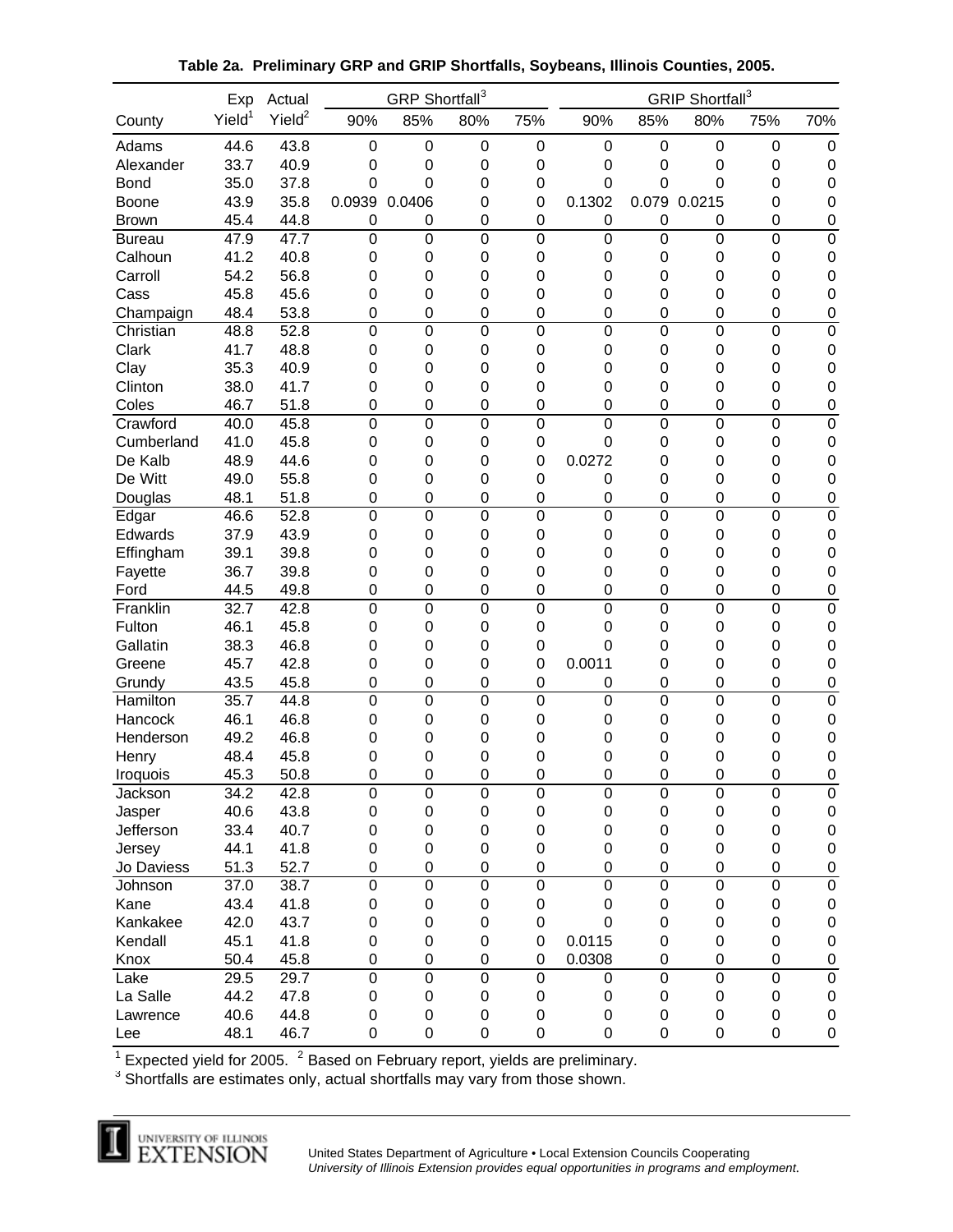|                  | Exp                | Actual             |                | GRP Shortfall <sup>3</sup> |                  |                  | GRIP Shortfall <sup>3</sup> |                  |                  |                  |                        |  |
|------------------|--------------------|--------------------|----------------|----------------------------|------------------|------------------|-----------------------------|------------------|------------------|------------------|------------------------|--|
| County           | Yield <sup>1</sup> | Yield <sup>2</sup> | 90%            | 85%                        | 80%              | 75%              | 90%                         | 85%              | 80%              | 75%              | 70%                    |  |
| Livingston       | 43.5               | 49.8               | $\mathbf 0$    | $\mathbf 0$                | $\mathbf 0$      | $\mathbf 0$      | 0                           | 0                | $\mathbf 0$      | 0                | $\mathbf 0$            |  |
| Logan            | 49.3               | 52.8               | $\mathbf 0$    | 0                          | $\mathbf 0$      | 0                | 0                           | 0                | 0                | 0                | $\boldsymbol{0}$       |  |
| McDonough        | 49.6               | 49.8               | 0              | 0                          | $\mathbf 0$      | 0                | 0                           | 0                | 0                | 0                | $\mathbf 0$            |  |
| McHenry          | 38.9               | 36.8               | 0              | 0                          | $\mathbf 0$      | $\mathbf 0$      | 0                           | 0                | 0                | 0                | $\boldsymbol{0}$       |  |
| McLean           | 48.6               | 53.6               | $\mathbf 0$    | $\mathbf 0$                | $\mathbf 0$      | $\mathbf 0$      | 0                           | 0                | $\mathbf 0$      | 0                | $\mathbf 0$            |  |
| Macon            | 49.2               | 53.8               | $\mathbf 0$    | $\pmb{0}$                  | $\mathbf 0$      | $\mathbf 0$      | $\mathbf 0$                 | $\mathbf 0$      | $\pmb{0}$        | 0                | $\mathbf 0$            |  |
| Macoupin         | 44.8               | 42.7               | $\mathbf 0$    | $\mathbf 0$                | $\mathbf 0$      | $\mathbf 0$      | 0                           | 0                | $\mathbf 0$      | 0                | $\mathbf 0$            |  |
| Madison          | 40.0               | 40.8               | 0              | 0                          | $\mathbf 0$      | $\mathbf 0$      | 0                           | 0                | $\mathbf 0$      | 0                | $\boldsymbol{0}$       |  |
| Marion           | 34.7               | 43.7               | 0              | 0                          | $\mathbf 0$      | 0                | 0                           | 0                | $\mathbf 0$      | 0                | $\boldsymbol{0}$       |  |
| Marshall         | 46.3               | 49.8               | 0              | $\mathbf 0$                | $\mathbf 0$      | $\mathbf 0$      | $\Omega$                    | 0                | $\mathbf 0$      | 0                | $\mathbf 0$            |  |
| Mason            | 43.7               | 38.7               | 0.016          | $\mathbf 0$                | $\mathbf 0$      | $\mathbf 0$      | 0.0554                      | $\mathbf 0$      | $\mathbf 0$      | $\pmb{0}$        | $\mathbf 0$            |  |
| Massac           | 33.9               | 39.6               | 0              | 0                          | $\mathbf 0$      | $\mathbf 0$      | 0                           | 0                | $\mathbf 0$      | 0                | $\boldsymbol{0}$       |  |
| Menard           | 47.5               | 45.8               | 0              | 0                          | $\mathbf 0$      | $\mathbf 0$      | 0                           | 0                | 0                | 0                | $\boldsymbol{0}$       |  |
| Mercer           | 49.3               | 50.8               | 0              | 0                          | $\mathbf 0$      | 0                | 0                           | 0                | 0                | 0                | $\boldsymbol{0}$       |  |
| Monroe           | 35.8               | 39.8               | $\mathbf 0$    | $\mathbf 0$                | $\mathbf 0$      | $\mathbf 0$      | 0                           | 0                | $\mathbf 0$      | 0                | $\boldsymbol{0}$       |  |
| Montgomery       | 42.5               | 44.8               | $\mathbf 0$    | $\mathbf 0$                | $\mathbf 0$      | $\mathbf 0$      | $\mathbf 0$                 | $\mathbf 0$      | $\mathbf 0$      | 0                | $\mathbf 0$            |  |
| Morgan           | 49.3               | 48.7               | $\mathbf 0$    | 0                          | $\mathbf 0$      | $\mathbf 0$      | 0                           | 0                | 0                | 0                | $\mathbf 0$            |  |
| Moultrie         | 47.0               | 53.9               | 0              | 0                          | 0                | 0                | 0                           | 0                | 0                | 0                | $\mathbf 0$            |  |
| Ogle             | 47.2               | 45.7               | $\Omega$       | 0                          | 0                | $\mathbf 0$      | $\Omega$                    | 0                | 0                | 0                | $\mathbf 0$            |  |
| Peoria           | 49.2               | 44.2               | 0.0018         | 0                          | $\mathbf 0$      | $\mathbf 0$      | 0.0418                      | 0                | $\mathbf 0$      | 0                | $\mathbf 0$            |  |
| Perry            | 30.3               | 41.8               | 0              | $\mathbf 0$                | $\overline{0}$   | $\mathbf 0$      | 0                           | $\mathbf 0$      | $\overline{0}$   | 0                | $\mathbf 0$            |  |
| Piatt            | 50.9               | 55.8               | $\mathbf 0$    | 0                          | $\mathbf 0$      | $\mathbf 0$      | 0                           | 0                | 0                | 0                | $\mathbf 0$            |  |
| Pike             | 43.2               | 44.6               | $\mathbf 0$    | 0                          | 0                | $\mathbf 0$      | 0                           | 0                | 0                | 0                | $\mathbf 0$            |  |
| Pulaski          | 35.4               | 43.9               | $\mathbf 0$    | 0                          | 0                | $\mathbf 0$      | 0                           | 0                | 0                | 0                | $\mathbf 0$            |  |
| Putnam           | 48.4               | 48.8               | $\mathbf 0$    | 0                          | $\mathbf 0$      | $\mathbf 0$      | 0                           | 0                | $\mathbf 0$      | 0                | $\pmb{0}$              |  |
| Randolph         | 31.9               | 41.7               | $\mathbf 0$    | $\boldsymbol{0}$           | $\mathbf 0$      | $\mathbf 0$      | $\mathbf 0$                 | $\mathbf 0$      | $\mathbf 0$      | $\boldsymbol{0}$ | $\mathbf 0$            |  |
| Richland         | 37.3               | 38.8               | 0              | 0                          | $\mathbf 0$      | $\boldsymbol{0}$ | $\mathbf 0$                 | 0                | $\mathbf 0$      | 0                | $\mathbf 0$            |  |
| Rock Island      | 49.0               | 43.7               | 0.0091         | 0                          | $\mathbf 0$      | $\mathbf 0$      | 0.0488                      | 0                | $\mathbf 0$      | 0                | $\mathbf 0$            |  |
| St. Clair        | 37.3               | 43.8               | 0              | 0                          | $\mathbf 0$      | $\boldsymbol{0}$ | 0                           | 0                | 0                | 0                | $\mathbf 0$            |  |
| Saline           | 37.2               | 46.8               | $\mathbf 0$    | 0                          | $\mathbf 0$      | $\mathbf 0$      | 0                           | 0                | $\mathbf 0$      | 0                | $\boldsymbol{0}$       |  |
| Sangamon         | 49.7               | 52.8               | $\overline{0}$ | $\overline{0}$             | $\overline{0}$   | $\overline{0}$   | $\overline{0}$              | $\mathbf 0$      | $\pmb{0}$        | 0                | $\overline{0}$         |  |
| Schuyler         | 45.6               | 44.8               | 0              | $\mathbf 0$                | $\mathbf 0$      | $\pmb{0}$        | 0                           | 0                | $\mathbf 0$      | 0                | $\mathbf 0$            |  |
| Scott            | 44.5               | 46.8               | 0              | 0                          | $\mathbf 0$      | $\mathbf 0$      | 0                           | 0                | 0                | 0                | $\mathbf 0$            |  |
| Shelby           | 41.7               | 44.8               | 0              | 0                          | 0                | 0                | 0                           | 0                | 0                | 0                | $\boldsymbol{0}$       |  |
| <b>Stark</b>     | 50.9               | 46.8               | $\Omega$       | 0                          | $\mathbf 0$      | $\mathbf 0$      | 0.0193                      | 0                | 0                | 0                | $\mathbf 0$            |  |
| Stephenson       | 47.6               | 49.8               | $\mathbf 0$    | $\mathbf 0$                | $\mathbf 0$      | $\mathbf 0$      | $\pmb{0}$                   | $\boldsymbol{0}$ | $\pmb{0}$        | $\mathsf 0$      | 0                      |  |
| Tazewell         | 50.6               | 52.5               | $\mathbf 0$    | $\mathbf 0$                | $\pmb{0}$        | $\mathbf 0$      | $\boldsymbol{0}$            | $\pmb{0}$        | $\mathbf 0$      | $\mathbf 0$      | $\pmb{0}$              |  |
| Union            | 35.4               | 42.7               | $\mathbf 0$    | $\mathbf 0$                | $\pmb{0}$        | $\mathbf 0$      | $\pmb{0}$                   | $\pmb{0}$        | $\mathbf 0$      | $\mathbf 0$      | $\pmb{0}$              |  |
| Vermilion        | 46.0               | 50.8               | $\mathbf 0$    | $\mathbf 0$                | $\pmb{0}$        | $\mathbf 0$      | $\pmb{0}$                   | $\pmb{0}$        | $\mathsf 0$      | $\mathbf 0$      | $\pmb{0}$              |  |
|                  | 38.9               | 43.8               | $\mathsf 0$    | $\pmb{0}$                  | $\pmb{0}$        | $\pmb{0}$        | $\mathsf 0$                 | $\mathbf 0$      | $\pmb{0}$        | 0                |                        |  |
| Wabash<br>Warren | 51.9               | 50.8               | $\mathsf 0$    | $\mathbf 0$                | $\mathbf 0$      | $\mathbf 0$      | $\mathbf 0$                 | $\mathbf 0$      | $\boldsymbol{0}$ | $\mathsf 0$      | $\pmb{0}$<br>$\pmb{0}$ |  |
| Washington       | 33.1               | 40.8               |                | $\mathbf 0$                | $\pmb{0}$        |                  | $\boldsymbol{0}$            | $\mathbf 0$      | $\boldsymbol{0}$ | $\pmb{0}$        |                        |  |
|                  |                    |                    | $\pmb{0}$      |                            |                  | $\mathbf 0$      |                             |                  |                  |                  | $\pmb{0}$              |  |
| Wayne            | 34.8               | 42.8               | $\pmb{0}$      | $\boldsymbol{0}$           | $\boldsymbol{0}$ | $\mathbf 0$      | $\mathbf 0$                 | $\mathbf 0$      | $\mathbf 0$      | $\mathbf 0$      | $\pmb{0}$              |  |
| White            | 36.1               | 45.8               | $\pmb{0}$      | $\mathbf 0$                | $\pmb{0}$        | $\pmb{0}$        | $\boldsymbol{0}$            | $\mathbf 0$      | $\pmb{0}$        | $\mathbf 0$      | $\pmb{0}$              |  |
| Whiteside        | 48.6               | 46.8               | $\mathbf 0$    | $\mathbf 0$                | $\pmb{0}$        | $\mathbf 0$      | 0                           | $\mathbf 0$      | $\pmb{0}$        | $\mathsf 0$      | $\pmb{0}$              |  |
| Will             | 42.3               | 43.8               | $\mathbf 0$    | $\mathbf 0$                | $\mathbf 0$      | $\mathbf 0$      | $\mathbf 0$                 | $\mathbf 0$      | $\mathbf 0$      | $\mathsf 0$      | $\pmb{0}$              |  |
| Williamson       | 32.5               | 41.8               | $\pmb{0}$      | $\pmb{0}$                  | $\pmb{0}$        | $\pmb{0}$        | $\boldsymbol{0}$            | $\pmb{0}$        | $\boldsymbol{0}$ | $\boldsymbol{0}$ | $\pmb{0}$              |  |
| Winnebago        | 40.2               | 42.7               | $\pmb{0}$      | $\pmb{0}$                  | $\boldsymbol{0}$ | $\pmb{0}$        | $\pmb{0}$                   | 0                | $\boldsymbol{0}$ | $\mathbf 0$      | $\pmb{0}$              |  |
| Woodford         | 49.6               | 50.8               | $\mathsf 0$    | $\pmb{0}$                  | $\mathbf 0$      | $\mathbf 0$      | 0                           | 0                | $\pmb{0}$        | $\mathsf 0$      | $\pmb{0}$              |  |

**Table 2b. Preliminary GRP and GRIP Shortfalls, Soybean, Illinois Counties, 2005.**

<sup>1</sup> Expected yield for 2005. <sup>2</sup> Based on February report, yields are preliminary.

 $3$  Shortfalls are estimates only, actual shortfalls may vary from those shown.

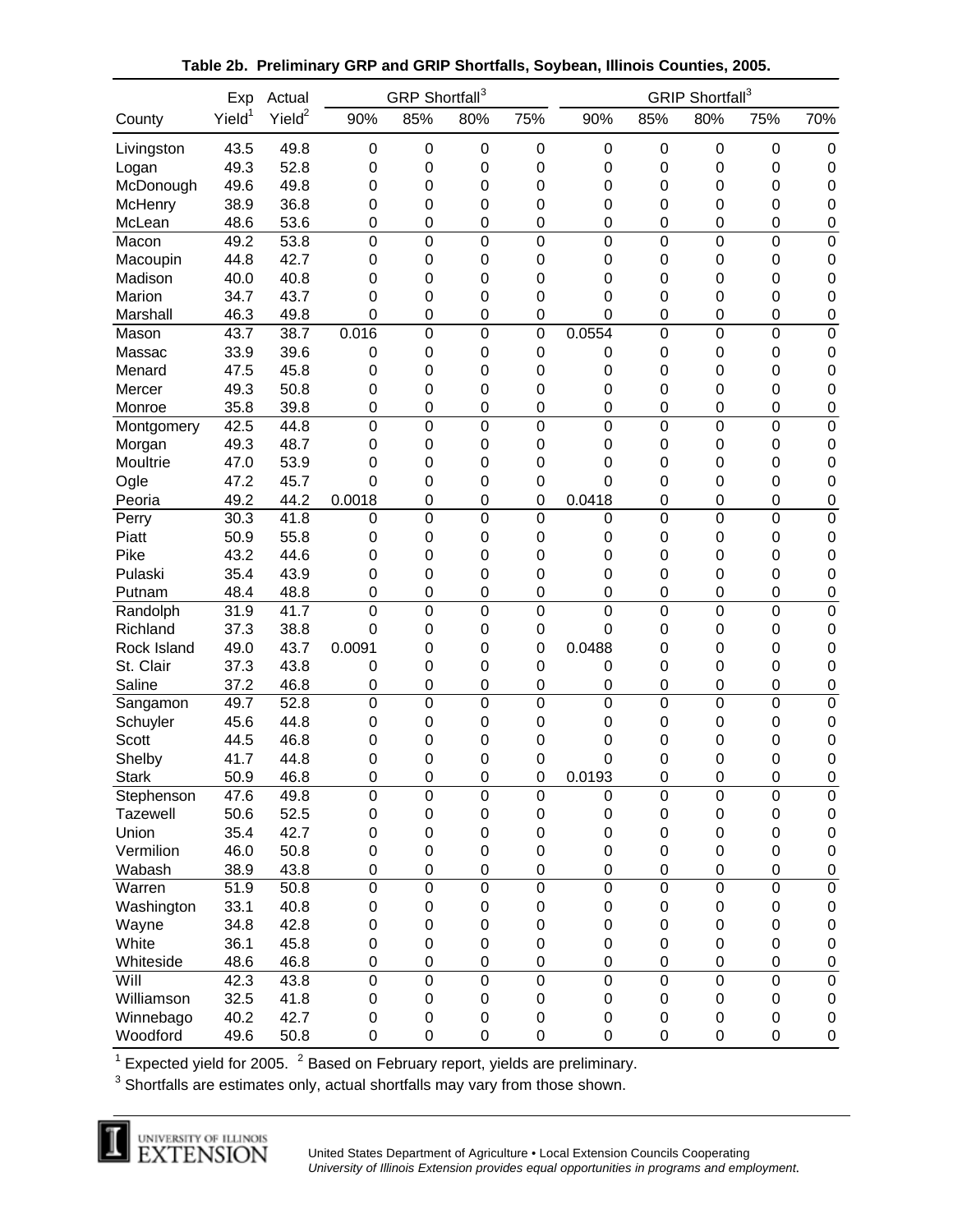|               | Payments Per Acre by Year <sup>1</sup> |                  |                  |                  |                  |                |             |                |                      |  |  |  |
|---------------|----------------------------------------|------------------|------------------|------------------|------------------|----------------|-------------|----------------|----------------------|--|--|--|
| County        | 1999                                   | 2000             | 2001             | 2002             | 2003             | 2004           | 2005        | Avg            | Premium <sup>2</sup> |  |  |  |
| Adams         | \$68                                   | \$0              | \$0              | \$0              | \$0              | \$13           | \$147       | \$33           | \$15.97              |  |  |  |
| <b>Bond</b>   | 118                                    | $\boldsymbol{0}$ | 22               | 47               | 0                | $\mathbf 0$    | 88          | 39             | 16.47                |  |  |  |
| <b>Boone</b>  | $\mathbf 0$                            | 0                | 18               | $\mathbf 0$      | $\boldsymbol{0}$ | 46             | 142         | 29             | 15.25                |  |  |  |
| <b>Brown</b>  | 52                                     | 0                | $\mathbf 0$      | 0                | $\boldsymbol{0}$ | 16             | 105         | 25             | 15.24                |  |  |  |
| <b>Bureau</b> | 77                                     | 25               | 0                | 0                | $\boldsymbol{0}$ | 72             | 132         | 44             | 15.77                |  |  |  |
| Calhoun       | 102                                    | 48               | $\overline{11}$  | $\overline{59}$  | $\mathbf 0$      | $\mathbf 0$    | 53          | 39             | 14.11                |  |  |  |
| Carroll       | $\mathbf 0$                            | 14               | $\mathbf 0$      | $\boldsymbol{0}$ | $\boldsymbol{0}$ | 81             | 63          | 23             | 16.62                |  |  |  |
| Cass          | 35                                     | $\boldsymbol{0}$ | $\mathbf 0$      | 0                | $\boldsymbol{0}$ | 37             | 131         | 29             | 14.84                |  |  |  |
| Champaign     | $\mathbf 0$                            | 34               | 18               | 0                | $\boldsymbol{0}$ | 58             | 22          | 19             | 15.40                |  |  |  |
| Christian     | 102                                    | 0                | 20               | 0                | $\boldsymbol{0}$ | 92             | 18          | 33             | 15.33                |  |  |  |
| Clark         | 147                                    | 13               | $\mathbf 0$      | $\overline{0}$   | $\mathbf 0$      | 27             | 65          | 36             | 16.31                |  |  |  |
| Clay          | 36                                     | $\boldsymbol{0}$ | 0                | 72               | $\boldsymbol{0}$ | $\mathbf 0$    | 32          | 20             | 17.43                |  |  |  |
| Clinton       | 60                                     | $\mathbf 0$      | $\mathbf 0$      | $\mathbf 0$      | $\boldsymbol{0}$ | $\mathbf 0$    | 36          | 14             | 15.14                |  |  |  |
| Coles         | 92                                     | $\mathbf 0$      | $\mathbf 0$      | 0                | $\boldsymbol{0}$ | 80             | 90          | 37             | 14.67                |  |  |  |
| Crawford      | 95                                     | 1                | $\mathbf 0$      | 24               | $\boldsymbol{0}$ | $\mathbf 0$    | 36          | 22             | 14.50                |  |  |  |
| Cumberland    | 148                                    | 10               | $\overline{0}$   | $\mathbf 0$      | $\mathbf 0$      | 47             | 71          | 39             | 14.76                |  |  |  |
| De Kalb       | 0                                      | $\boldsymbol{0}$ | 52               | 0                | $\boldsymbol{0}$ | 72             | 98          | 32             | 14.91                |  |  |  |
| De Witt       | $\overline{2}$                         | 14               | 35               | 10               | $\boldsymbol{0}$ | 92             | 53          | 29             | 15.40                |  |  |  |
| Douglas       | 67                                     | 33               | $\mathbf 0$      | $\mathbf 0$      | $\boldsymbol{0}$ | 37             | 46          | 26             | 14.22                |  |  |  |
| Edgar         | 41                                     | 57               | 1                | 0                | $\mathbf 0$      | 43             | 38          | 26             | 14.47                |  |  |  |
| Edwards       | 75                                     | 30               | 19               | 113              | 68               | $\mathbf 0$    | 65          | 53             | 14.52                |  |  |  |
| Effingham     | 135                                    | $\boldsymbol{0}$ | $\mathbf 0$      | 32               | $\boldsymbol{0}$ | $\mathbf 0$    | 87          | 36             | 16.82                |  |  |  |
| Fayette       | 64                                     | $\boldsymbol{0}$ | $\mathbf 0$      | 85               | $\boldsymbol{0}$ | $\mathbf 0$    | 84          | 33             | 16.33                |  |  |  |
| Ford          | $\mathbf 0$                            | 26               | 10               | $\mathbf 0$      | $\mathbf 0$      | 35             | 33          | 15             | 17.65                |  |  |  |
| Franklin      | 119                                    | $\boldsymbol{0}$ | $\mathbf 0$      | 148              | 61               | $\mathbf 0$    | 0           | 47             | 15.66                |  |  |  |
| Fulton        | $\mathbf 0$                            | $\mathbf 0$      | $\boldsymbol{0}$ | $\mathbf 0$      | $\mathbf 0$      | 32             | 140         | 25             | 15.56                |  |  |  |
| Gallatin      | 111                                    | $\mathbf 0$      | $\mathbf 0$      | 112              | $\mathbf 0$      | 56             | 17          | 42             | 15.25                |  |  |  |
| Greene        | 110                                    | $\boldsymbol{0}$ | 15               | 10               | $\boldsymbol{0}$ | 60             | 115         | 44             | 14.40                |  |  |  |
| Grundy        | 78                                     | 11               | 37               | 0                | $\boldsymbol{0}$ | 69             | 141         | 48             | 16.60                |  |  |  |
| Hamilton      | 58                                     | $\boldsymbol{0}$ | $\mathbf 0$      | 139              | 88               | $\mathbf 0$    | 0           | 41             | 16.77                |  |  |  |
| Hancock       | 38                                     | $\mathbf 0$      | $\boldsymbol{0}$ | $\mathbf 0$      | $\boldsymbol{0}$ | $\overline{9}$ | 82          | 18             | 17.29                |  |  |  |
| Henderson     | 24                                     | 28               | 0                | 0                | $\mathbf 0$      | 54             | 61          | 24             | 15.52                |  |  |  |
| Henry         | 36                                     | 6                | $\mathbf 0$      | 0                | $\mathbf 0$      | 44             | 143         | 33             | 15.72                |  |  |  |
| Iroquois      | $\mathbf 0$                            | $\boldsymbol{0}$ | $\mathbf 0$      | 0                | $\boldsymbol{0}$ | 41             | 0           | 6              | 16.18                |  |  |  |
| Jackson       | 98                                     | $\mathbf 0$      | $\mathbf 0$      | 49               | $\mathbf 0$      | $\mathbf 0$    | $\mathbf 0$ | 21             | 13.09                |  |  |  |
| Jasper        | 135                                    | 0                | $\mathbf 0$      | 22               | $\mathbf 0$      | $\overline{0}$ | 78          | 34             | 15.74                |  |  |  |
| Jefferson     | 48                                     | 0                | $\boldsymbol{0}$ | 60               | 53               | $\pmb{0}$      | $\pmb{0}$   | 23             | 13.77                |  |  |  |
| Jersey        | 87                                     | 0                | 30               | 52               | 0                | 53             | 101         | 46             | 14.59                |  |  |  |
| Jo Daviess    | $\pmb{0}$                              | 0                | 10               | $\mathbf 0$      | 0                | 93             | 21          | 18             | 16.28                |  |  |  |
| Kane          | 25                                     | 21               | 101              | 17               | $\boldsymbol{0}$ | 64             | 166         | 56             | 14.64                |  |  |  |
| Kankakee      | 28                                     | $\pmb{0}$        | 15               | $\boldsymbol{0}$ | $\boldsymbol{0}$ | 12             | 60          | 16             | 16.22                |  |  |  |
| Kendall       | 42                                     | $\pmb{0}$        | 61               | 31               | 0                | 15             | 169         | 45             | 14.77                |  |  |  |
| Knox          | 3                                      | $\pmb{0}$        | $\pmb{0}$        | $\mathbf 0$      | $\mathbf 0$      | 53             | 178         | 33             | 17.21                |  |  |  |
| Lake          | 55                                     | 39               | 0                | 20               | $\boldsymbol{0}$ | $\pmb{0}$      | 100         | 31             | 11.77                |  |  |  |
| La Salle      | 61                                     | 17               | $\overline{3}$   | $\boldsymbol{0}$ | $\mathsf 0$      | 63             | 97          | 34             | 14.41                |  |  |  |
| Lawrence      | 26                                     | $\pmb{0}$        | $\boldsymbol{0}$ | 13               | 0                | $\pmb{0}$      | 13          | $\overline{7}$ | 14.03                |  |  |  |
| Lee           | 40                                     | 26               | 10               | $\mathbf 0$      | $\pmb{0}$        | 89             | 113         | 40             | 14.74                |  |  |  |

# **Table 3a. GRIP-NoHR Payments from 1999 through 2005 given a 90% Coverage Level and Maximum Protection Level, Corn, Illinois, 1999 through 2005.**

 $1$  Payments for 1999 through 2004 are from the RMA, 2005 payments are estimated.

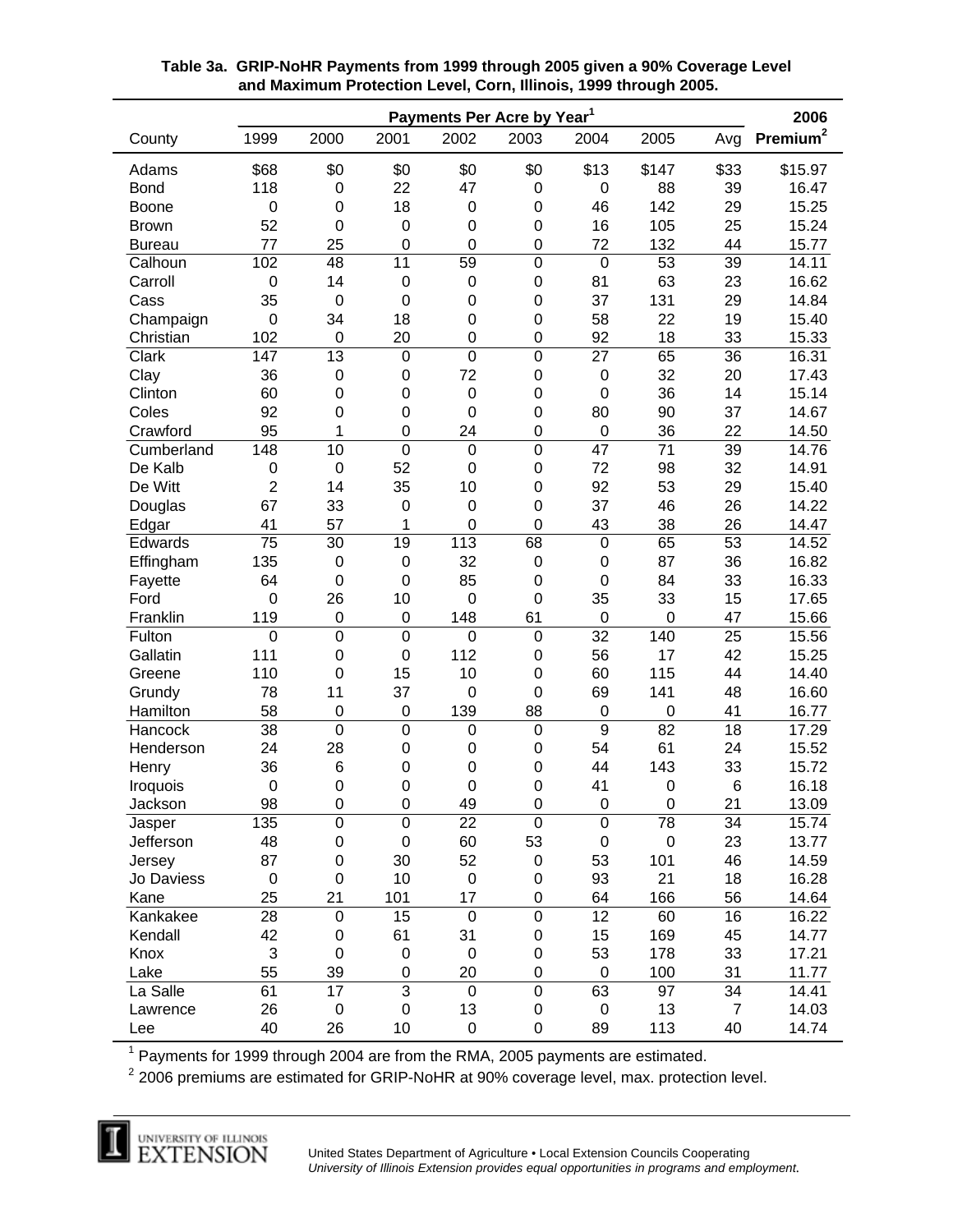| Payments Per Acre by Year <sup>1</sup> |                  |                  |                  |                  |                  |                  |                  |                 |                      |  |  |
|----------------------------------------|------------------|------------------|------------------|------------------|------------------|------------------|------------------|-----------------|----------------------|--|--|
| County                                 | 1999             | 2000             | 2001             | 2002             | 2003             | 2004             | 2005             | Avg             | Premium <sup>2</sup> |  |  |
| Livingston                             | 52               | 5                | 9                | \$0              | $\boldsymbol{0}$ | 20               | 60               | 21              | \$17.50              |  |  |
| Logan                                  | 72               | 46               | 66               | 0                | $\boldsymbol{0}$ | 89               | 129              | 57              | 17.10                |  |  |
| McDonough                              | 17               | $\mathbf 0$      | $\mathbf 0$      | $\mathbf 0$      | $\mathbf 0$      | 47               | 69               | 19              | 15.81                |  |  |
| McHenry                                | 15               | $\mathbf 0$      | 48               | 76               | $\mathbf 0$      | 71               | 123              | 48              | 13.10                |  |  |
| McLean                                 | 17               | 25               | 25               | $\mathbf 0$      | 0                | 81               | 55               | 29              | 16.29                |  |  |
| Macon                                  | 45               | 24               | 33               | 46               | $\mathbf 0$      | 104              | 48               | 43              | 16.45                |  |  |
| Macoupin                               | 130              | $\mathbf 0$      | 28               | $\boldsymbol{0}$ | $\boldsymbol{0}$ | 53               | 71               | 40              | 15.20                |  |  |
| Madison                                | 96               | $\mathbf 0$      | $\boldsymbol{0}$ | $\mathbf 0$      | $\boldsymbol{0}$ | 84               | 85               | 38              | 13.96                |  |  |
| Marion                                 | 0                | $\mathbf 0$      | $\mathbf 0$      | 31               | 23               | 0                | 1                | 8               | 15.77                |  |  |
| Marshall                               | 18               | 0                | $\mathbf 0$      | $\boldsymbol{0}$ | $\boldsymbol{0}$ | 61               | 97               | 25              | 15.54                |  |  |
| Mason                                  | 17               | $\mathbf 0$      | 71               | $\overline{0}$   | $\mathbf 0$      | 54               | 149              | 42              | 14.60                |  |  |
| Massac                                 | 59               | $\mathbf 0$      | $\mathbf 0$      | 98               | $\boldsymbol{0}$ | 37               | $\mathbf 0$      | 28              | 14.55                |  |  |
| Menard                                 | 17               | 0                | 61               | $\boldsymbol{0}$ | $\boldsymbol{0}$ | 61               | 173              | 45              | 16.45                |  |  |
| Mercer                                 | 0                | 0                | $\mathbf 0$      | $\mathbf 0$      | $\mathbf 0$      | 44               | 41               | 12              | 16.70                |  |  |
| Monroe                                 | 38               | 0                | $\mathbf 0$      | 103              | $\boldsymbol{0}$ | $\mathbf 0$      | 38               | 26              | 12.52                |  |  |
| Montgomery                             | 172              | $\mathbf 0$      | 15               | 1                | $\mathbf 0$      | 59               | 39               | 41              | 15.62                |  |  |
| Morgan                                 | 100              | 16               | 29               | $\mathbf 0$      | $\boldsymbol{0}$ | 41               | 122              | 44              | 15.46                |  |  |
| Moultrie                               | 108              | $\boldsymbol{0}$ | $\mathbf 0$      | 12               | $\boldsymbol{0}$ | 110              | 23               | 36              | 14.54                |  |  |
| Ogle                                   | $\boldsymbol{0}$ | $\mathbf 0$      | 39               | $\boldsymbol{0}$ | $\boldsymbol{0}$ | 78               | 118              | 34              | 14.55                |  |  |
| Peoria                                 | 0                | 6                | $\mathbf 0$      | $\mathbf 0$      | $\mathbf 0$      | 51               | 200              | 37              | 16.87                |  |  |
| Perry                                  | 123              | 0                | $\overline{0}$   | 102              | 35               | $\mathbf 0$      | $\mathbf 0$      | 37              | 12.17                |  |  |
| Piatt                                  | 21               | 21               | 6                | 41               | $\boldsymbol{0}$ | 72               | 42               | 29              | 15.53                |  |  |
| Pike                                   | 85               | $\mathbf 0$      | 0                | $\boldsymbol{0}$ | $\boldsymbol{0}$ | 53               | 121              | 37              | 13.95                |  |  |
| Putnam                                 | 44               | 12               | 0                | $\mathbf 0$      | $\boldsymbol{0}$ | 79               | 140              | 39              | 15.67                |  |  |
| Randolph                               | 46               | $\boldsymbol{0}$ | $\mathbf 0$      | 121              | 17               | 0                | $\mathbf 0$      | 26              | 12.32                |  |  |
| Richland                               | $\overline{73}$  | $\overline{0}$   | $\overline{0}$   | 31               | $\overline{0}$   | $\overline{0}$   | $\overline{53}$  | 22              | 15.54                |  |  |
| Rock Island                            | 10               | 5                | $\overline{2}$   | $\mathbf 0$      | $\pmb{0}$        | 65               | 113              | 28              | 15.31                |  |  |
| St. Clair                              | 82               | $\overline{c}$   | $\mathbf 0$      | 77               | $\boldsymbol{0}$ | 47               | 18               | 32              | 13.72                |  |  |
| Saline                                 | 99               | $\overline{2}$   | $\mathbf 0$      | 140              | 0                | $\boldsymbol{0}$ | $\boldsymbol{0}$ | 34              | 16.38                |  |  |
| Sangamon                               | 136              | 30               | 47               | $\mathbf 0$      | 0                | 94               | 66               | 53              | 15.70                |  |  |
| Schuyler                               | $\overline{75}$  | $\mathbf 0$      | $\mathbf 0$      | $\overline{0}$   | $\mathbf 0$      | $\overline{12}$  | $\overline{137}$ | $\overline{32}$ | 16.43                |  |  |
| <b>Scott</b>                           | 141              | $\boldsymbol{0}$ | 28               | $\mathbf 0$      | $\boldsymbol{0}$ | $6\phantom{1}6$  | 140              | 45              | 14.73                |  |  |
| Shelby                                 | 104              | $\mathbf 0$      | 24               | 32               | $\boldsymbol{0}$ | 46               | 39               | 35              | 13.85                |  |  |
| <b>Stark</b>                           | 46               | 32               | 11               | $\mathbf 0$      | $\boldsymbol{0}$ | 88               | 194              | 53              | 17.10                |  |  |
| Stephenson                             | $\mathbf 0$      | $\mathbf 0$      | 25               | $\mathbf 0$      | $\mathbf 0$      | 33               | 71               | 18              | 15.24                |  |  |
| Tazewell                               | 33               | $\overline{2}$   | 40               | $\mathsf 0$      | $\boldsymbol{0}$ | 70               | 120              | 38              | 15.88                |  |  |
| Vermilion                              | $\boldsymbol{0}$ | 47               | $\boldsymbol{0}$ | 0                | $\pmb{0}$        | 85               | 0                | 19              | 14.46                |  |  |
| Wabash                                 | 50               | $\,0\,$          | $\boldsymbol{0}$ | 72               | 23               | 40               | 20               | 29              | 13.68                |  |  |
| Warren                                 | $\boldsymbol{0}$ | 14               | $\boldsymbol{0}$ | $\mathbf 0$      | 0                | 55               | 68               | 20              | 17.37                |  |  |
| Washington                             | 53               | $\mathbf 0$      | $\pmb{0}$        | 112              | 0                | 11               | 9                | 26              | 15.12                |  |  |
| Wayne                                  | 25               | $\pmb{0}$        | $\boldsymbol{0}$ | 97               | $\mathbf 0$      | $\mathbf 0$      | 11               | 19              | 16.69                |  |  |
| White                                  | 88               | $\overline{7}$   | $\boldsymbol{0}$ | 136              | 0                | 72               | 54               | 51              | 15.21                |  |  |
| Whiteside                              | 21               | 32               | 33               | $\mathbf 0$      | 0                | 47               | 140              | 39              | 15.69                |  |  |
| Will                                   | 30               | $\,0\,$          | 67               | 13               | 0                | 41               | 105              | 37              | 16.15                |  |  |
| Williamson                             | 144              | 16               | $\mathbf 0$      | 147              | 0                | 68               | $\pmb{0}$        | 54              | 12.78                |  |  |
| Winnebago                              | $\boldsymbol{0}$ | 20               | 99               | $\boldsymbol{0}$ | $\boldsymbol{0}$ | 30               | 78               | 32              | 14.32                |  |  |
| Woodford                               | 49               | 1                | $\boldsymbol{0}$ | $\mathbf 0$      | $\pmb{0}$        | 95               | 131              | 39              | 16.54                |  |  |

# **Table 3b. GRIP-NoHR Payments from 1999 through 2005 given a 90% Coverage Level and Maximum Protection Level, Corn, Illinois, 1999 through 2005.**

 $1$  Payments for 1999 through 2004 are from the RMA, 2005 payments are estimated.

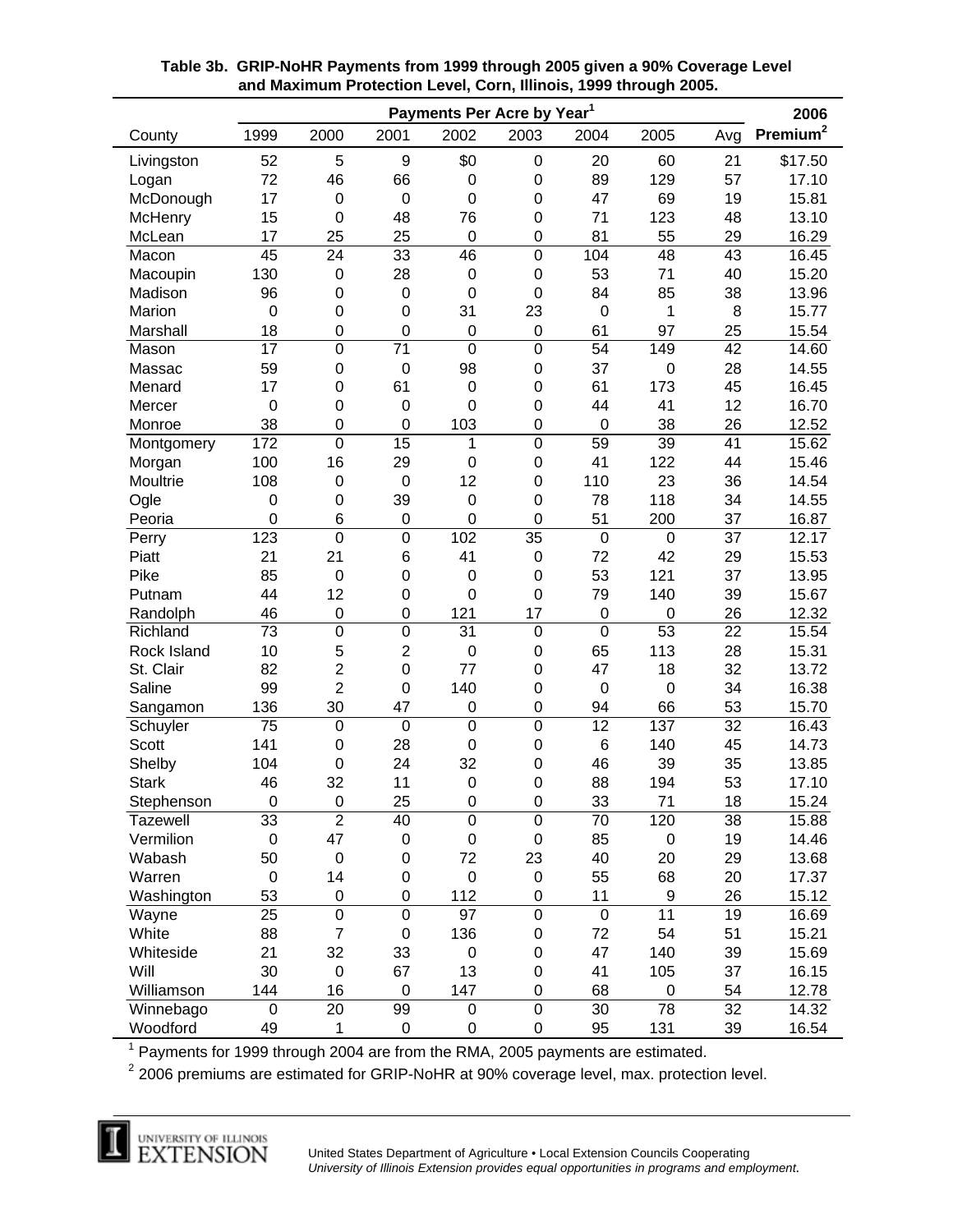| Payments Per Acre by Year <sup>1</sup>   |                                    |                  |                  |                     |                  |                         |                  |                          |                      |  |  |
|------------------------------------------|------------------------------------|------------------|------------------|---------------------|------------------|-------------------------|------------------|--------------------------|----------------------|--|--|
| County                                   | 1999                               | 2000             | 2001             | 2002                | 2003             | 2004                    | 2005             | Avg                      | Premium <sup>2</sup> |  |  |
| Adams                                    | \$5                                | \$0              | \$0              | \$0                 | \$0              | \$28                    | \$0              | \$5                      | \$11.15              |  |  |
| Alexander                                | 44                                 | $\boldsymbol{0}$ | $\mathbf 0$      | 0                   | $\boldsymbol{0}$ | 0                       | $\boldsymbol{0}$ | 6                        | 8.79                 |  |  |
| <b>Bond</b>                              | $\mathbf 0$                        | $\mathbf 0$      | $\mathbf 0$      | $\mathbf 0$         | $\mathbf 0$      | 0                       | $\mathbf 0$      | $\mathbf 0$              | 10.01                |  |  |
| Boone                                    | 0                                  | 67               | $\mathbf 0$      | 0                   | 35               | 55                      | 51               | 30                       | 10.53                |  |  |
| <b>Brown</b>                             | $\mathbf 0$                        | $\mathbf 0$      | $\mathbf 0$      | 0                   | $\boldsymbol{0}$ | 76                      | $\mathbf 0$      | 11                       | 12.76                |  |  |
| <b>Bureau</b>                            | $\overline{0}$                     | 6                | $\mathbf 0$      | $\mathbf 0$         | $\mathbf 0$      | 90                      | $\mathbf 0$      | 14                       | 12.89                |  |  |
| Calhoun                                  | 0                                  | $\mathbf 0$      | $\mathbf 0$      | $\mathbf 0$         | $\boldsymbol{0}$ | 0                       | $\mathbf 0$      | $\mathbf 0$              | 12.78                |  |  |
| Carroll                                  | 0                                  | 25               | $\mathbf 0$      | $\mathbf 0$         | 3                | 109                     | $\mathbf 0$      | 19                       | 13.59                |  |  |
| Cass                                     | 0                                  | 6                | $\mathbf 0$      | $\mathbf 0$         | $\mathbf 0$      | 70                      | $\mathbf 0$      | 11                       | 12.41                |  |  |
| Champaign                                | 0                                  | 14               | $\mathbf 0$      | $\mathbf 0$         | $\mathbf 0$      | 70                      | $\mathbf 0$      | 12                       | 12.64                |  |  |
| Christian                                | $\overline{0}$                     | $\mathbf 0$      | $\overline{0}$   | $\mathbf 0$         | $\mathbf 0$      | $\overline{72}$         | $\mathbf 0$      | 10                       | 12.14                |  |  |
| Clark                                    | 29                                 | 0                | $\mathbf 0$      | $\mathbf 0$         | $\boldsymbol{0}$ | 15                      | $\boldsymbol{0}$ | 6                        | 10.58                |  |  |
| Clay                                     | 0                                  | 0                | $\mathbf 0$      | 34                  | $\mathbf 0$      | 4                       | $\mathbf 0$      | 5                        | 10.37                |  |  |
| Clinton                                  | 0                                  | 0                | $\mathbf 0$      | $\boldsymbol{0}$    | $\mathbf 0$      | $\mathbf 0$             | $\mathbf 0$      | 0                        | 10.44                |  |  |
| Coles                                    | 0                                  | 0                | $\mathbf 0$      | $\mathbf 0$         | $\boldsymbol{0}$ | 31                      | $\mathbf 0$      | 4                        | 11.54                |  |  |
| Crawford                                 | 0                                  | $\overline{0}$   | $\mathbf 0$      | $\mathbf 0$         | $\mathbf 0$      | 12                      | $\mathbf 0$      | $\overline{2}$           | 10.30                |  |  |
| Cumberland                               | 11                                 | $\mathbf 0$      | $\mathbf 0$      | $\mathbf 0$         | $\boldsymbol{0}$ | $\overline{\mathbf{4}}$ | $\pmb{0}$        | $\overline{c}$           | 10.21                |  |  |
| De Kalb                                  | 0                                  | 41               | 8                | $\boldsymbol{0}$    | $\boldsymbol{0}$ | 94                      | 12               | 22                       | 12.87                |  |  |
| De Witt                                  | 0                                  | 7                | $\mathbf 0$      | $\mathbf 0$         | $\boldsymbol{0}$ | 84                      | $\boldsymbol{0}$ | 13                       | 13.61                |  |  |
| Douglas                                  | 0                                  | 0                | $\mathbf 0$      | $\mathbf 0$         | $\boldsymbol{0}$ | 53                      | $\mathbf 0$      | 8                        | 11.92                |  |  |
| Edgar                                    | 0                                  | 1                | $\mathbf 0$      | $\overline{0}$      | $\mathbf 0$      | 28                      | $\mathbf 0$      | $\overline{\mathcal{A}}$ | 13.06                |  |  |
| Edwards                                  | 47                                 | $\boldsymbol{0}$ | $\mathbf 0$      | 17                  | $\boldsymbol{0}$ | $\pmb{0}$               | $\boldsymbol{0}$ | 9                        | 9.38                 |  |  |
| Effingham                                | $\boldsymbol{0}$                   | $\boldsymbol{0}$ | $\mathbf 0$      | $\boldsymbol{0}$    | $\boldsymbol{0}$ | $\mathbf 0$             | $\boldsymbol{0}$ | 0                        | 10.87                |  |  |
| Fayette                                  | 0                                  | $\boldsymbol{0}$ | $\mathbf 0$      | $\mathbf 0$         | $\boldsymbol{0}$ | 0                       | 0                | 0                        | 9.89                 |  |  |
| Ford                                     | 0                                  | 38               | $\mathbf 0$      | $\mathbf 0$         | $\boldsymbol{0}$ | 74                      | $\mathsf 0$      | 16                       | 11.58                |  |  |
| Franklin                                 | 98                                 | 13               | $\mathsf 0$      | 41                  | $\mathbf 0$      | $\mathbf 0$             | $\pmb{0}$        | 22                       | 9.24                 |  |  |
| Fulton                                   | $\mathbf 0$                        | 10               | $\mathbf 0$      | $\boldsymbol{0}$    | $\boldsymbol{0}$ | 34                      | $\pmb{0}$        | 6                        | 12.19                |  |  |
| Gallatin                                 | 85                                 | 1                | $\mathbf 0$      | 16                  | $\boldsymbol{0}$ | 66                      | $\boldsymbol{0}$ | 24                       | 9.72                 |  |  |
| Greene                                   | $\mathbf 0$                        | $\mathbf 0$      | $\mathbf 0$      | $\mathbf 0$         | $\boldsymbol{0}$ | 42                      | $\pmb{0}$        | $6\phantom{1}6$          | 12.73                |  |  |
| Grundy                                   | 0                                  | 9                | $\mathbf 0$      | $\boldsymbol{0}$    | $\boldsymbol{0}$ | 58                      | 0                | 10                       | 11.28                |  |  |
| Hamilton                                 | 71                                 | 21               | $\mathbf 0$      | $\mathbf 0$         | $\mathbf 0$      | $6\phantom{1}$          | $\mathbf 0$      | 14                       | 9.49                 |  |  |
| Hancock                                  | 6                                  | $\mathbf 0$      | $\mathbf 0$      | 0                   | $\boldsymbol{0}$ | 28                      | $\pmb{0}$        | 5                        | 11.41                |  |  |
| Henderson                                | 0                                  | 26               | $\mathbf 0$      | 0                   | $\boldsymbol{0}$ | 103                     | $\boldsymbol{0}$ | 19                       | 13.37                |  |  |
| Henry                                    | 0                                  | 6                | $\mathbf 0$      | $\mathbf 0$         | $\mathbf 0$      | 83                      | $\mathbf 0$      | 13                       | 12.61                |  |  |
|                                          | 0                                  | 5                | 0                |                     | 0                |                         | 0                | 12                       | 11.58                |  |  |
| <i><u><b>Iroquois</b></u></i><br>Jackson | $\overline{0}$                     | $\overline{0}$   | $\overline{0}$   | O<br>$\overline{0}$ | $\mathbf 0$      | 81<br>$\overline{5}$    | $\mathbf 0$      | 1                        | 9.41                 |  |  |
| Jasper                                   | 25                                 | $\boldsymbol{0}$ | $\boldsymbol{0}$ | $\boldsymbol{0}$    | $\boldsymbol{0}$ | $\pmb{0}$               | $\pmb{0}$        | 4                        | 10.40                |  |  |
| Jefferson                                | 13                                 | $\boldsymbol{0}$ | $\boldsymbol{0}$ | 18                  | $\boldsymbol{0}$ | 19                      | $\pmb{0}$        | $\overline{7}$           | 8.47                 |  |  |
| Jersey                                   | 15                                 | $\boldsymbol{0}$ | $\overline{7}$   | $\boldsymbol{0}$    | $\boldsymbol{0}$ | 31                      | $\mathbf 0$      | 8                        | 11.40                |  |  |
|                                          |                                    |                  |                  |                     |                  |                         |                  |                          |                      |  |  |
| Jo Daviess                               | $\boldsymbol{0}$<br>$\overline{0}$ | 25               | $\mathbf 0$      | 0                   | 105              | 116                     | 0<br>$\mathbf 0$ | 35                       | 14.05                |  |  |
| Kane                                     |                                    | 64               | 23               | 0                   | 0                | 66                      |                  | 22                       | 11.53                |  |  |
| Kankakee                                 | $\boldsymbol{0}$                   | $\boldsymbol{0}$ | $\boldsymbol{0}$ | 0                   | 0                | 33                      | 0                | $\,$ 5 $\,$              | 10.93                |  |  |
| Kendall                                  | $\boldsymbol{0}$                   | 41               | 10               | 0                   | 0                | 29                      | 5                | 12                       | 10.83                |  |  |
| Knox                                     | $\boldsymbol{0}$                   | 22               | $\boldsymbol{0}$ | $\mathbf 0$         | $\pmb{0}$        | 78                      | 14               | 16                       | 13.74                |  |  |
| Lake                                     | 0                                  | 70               | $\boldsymbol{0}$ | 0                   | 0                | 62                      | 0                | 19                       | 7.28                 |  |  |
| La Salle                                 | $\mathbf 0$                        | 17               | $\boldsymbol{0}$ | $\mathsf 0$         | $\mathbf 0$      | 39                      | $\mathbf 0$      | 8                        | 11.95                |  |  |
| Lawrence                                 | 0                                  | $\boldsymbol{0}$ | $\mathbf 0$      | 0                   | $\pmb{0}$        | 34                      | 0                | 5                        | 10.89                |  |  |
| Lee                                      | $\mathbf 0$                        | 33               | 11               | $\mathsf 0$         | 27               | 108                     | 0                | 25                       | 12.03                |  |  |

### **Table 4a. GRIP-NoHR Payments from 1999 through 2005 given a 90% Coverage Level and Maximum Protection Level, Soybeans, Illinois, 1999 through 2005.**

 $1$  Payments for 1999 through 2004 are from the RMA, 2005 payments are estimated.